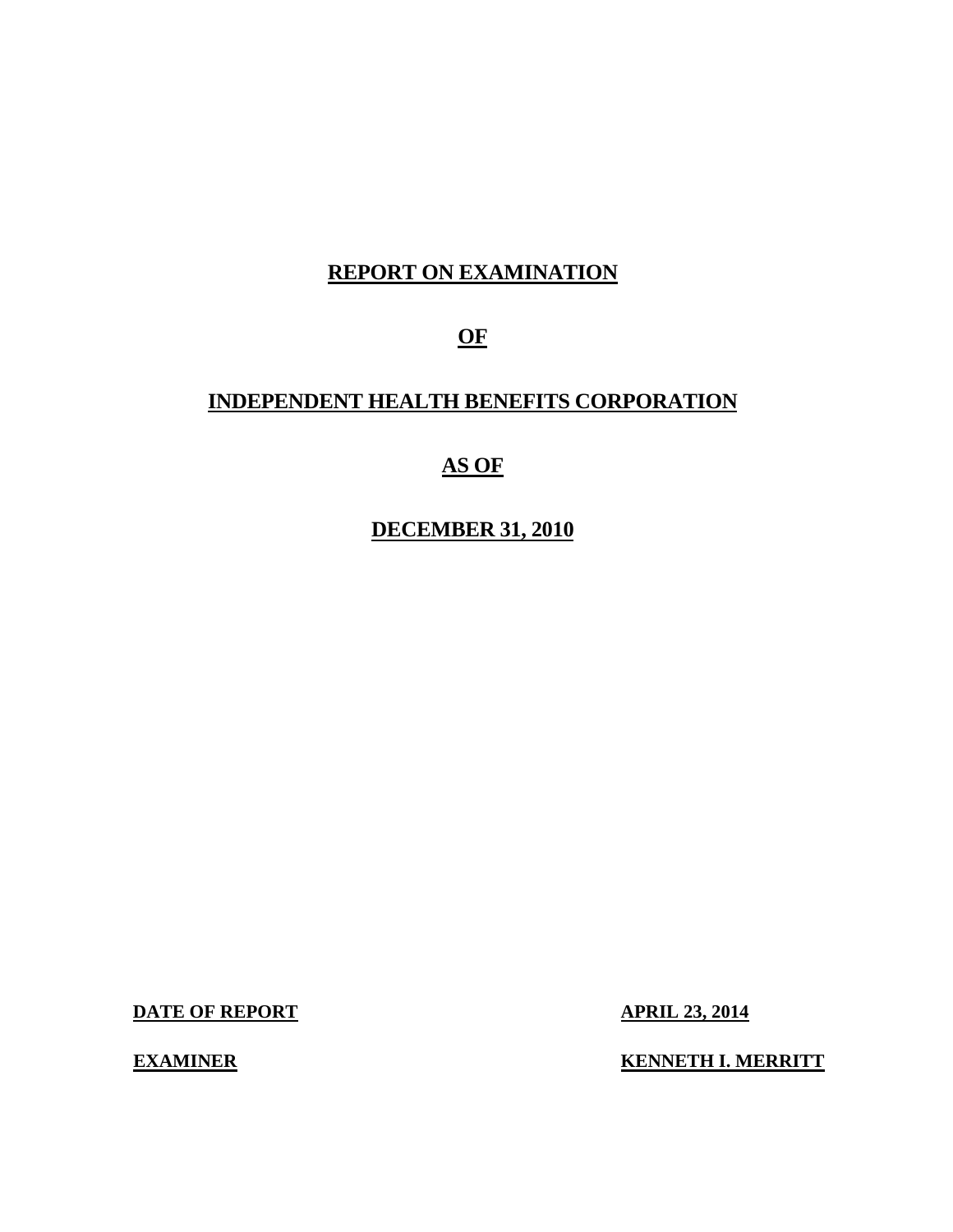## **TABLE OF CONTENTS**

# **ITEM NO. PAGE NO.**

| 1. | Scope of the examination                                                                                                                              | 3                          |
|----|-------------------------------------------------------------------------------------------------------------------------------------------------------|----------------------------|
| 2. | Description of the Plan                                                                                                                               | 5                          |
|    | Corporate governance<br>A.<br>Territory and plan of operation<br>B.<br>C.<br>Reinsurance<br>D. Holding company system<br>Allocation of expenses<br>Е. | 5.<br>14<br>17<br>19<br>22 |
| 3. | Section 1307 surplus loans and capital contribution                                                                                                   | 24                         |
| 4. | <b>Financial statements</b>                                                                                                                           | 25                         |
|    | A. Balance sheet<br>Statement of revenue and expenses and capital<br>В.<br>and surplus                                                                | 25<br>27                   |
| 5. | Claims unpaid                                                                                                                                         | 28                         |
| 6. | Compliance with prior report on examination                                                                                                           | 29                         |
| 7. | Summary of comments and recommendations                                                                                                               | 30                         |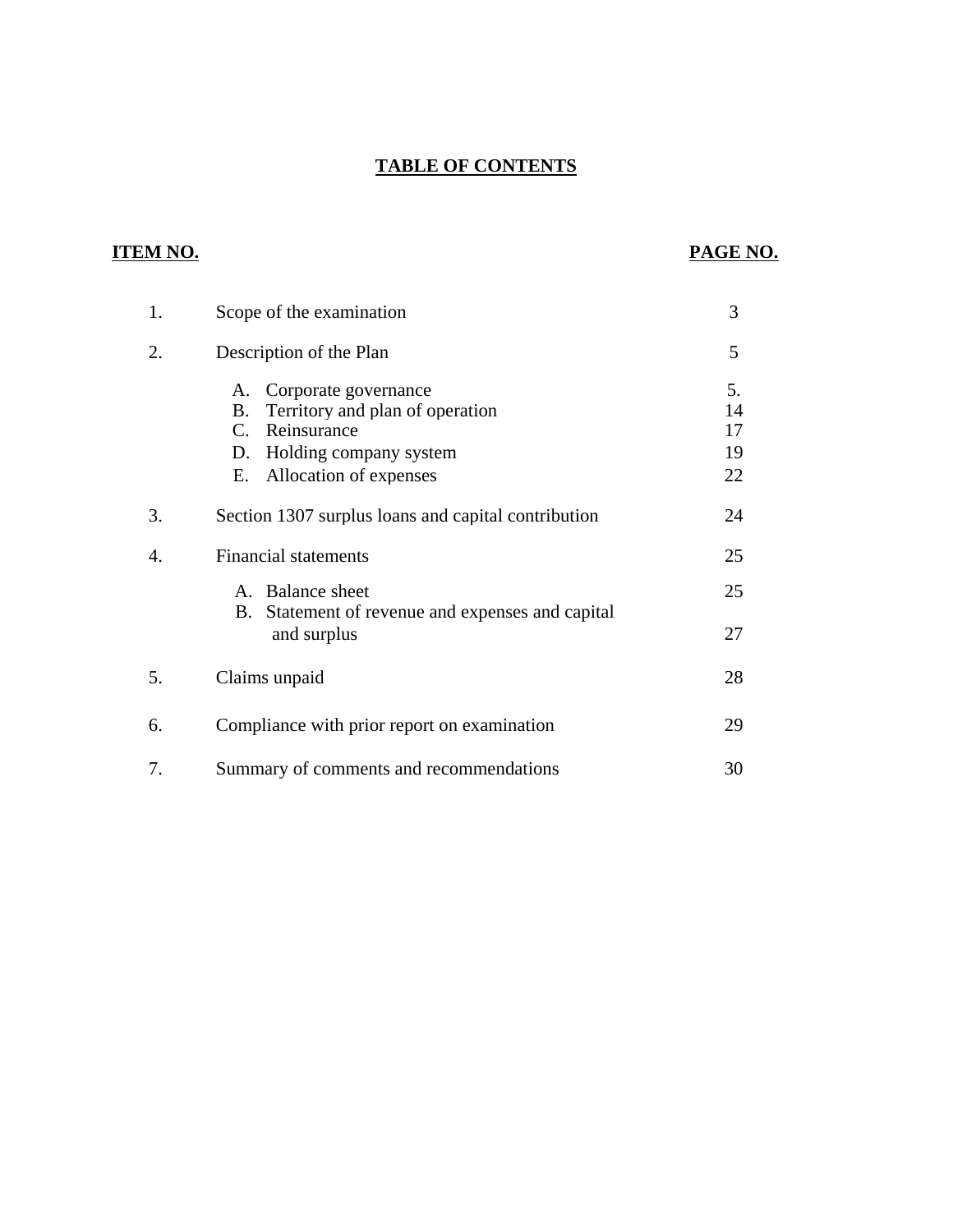

# NEW YORK STATE DEPARTMENT<sub>of</sub> **JANCIAL SERVICES**

Governor Superintendent Superintendent Superintendent Superintendent Superintendent Superintendent Superintendent

Andrew M. Cuomo Benjamin M. Lawsky

April 23, 2014

Honorable Benjamin M. Lawsky Superintendent of Financial Services Albany, New York 12257

Sir:

Pursuant to the requirements of the New York Insurance Law and acting in accordance with the instructions contained in Appointment Letter 30757, dated August 29, 2011, attached hereto, I have made an examination into the financial condition of Independent Health Benefits Corporation, a not-for-profit health service corporation, licensed pursuant to the provisions of Article 43 of the New York Insurance Law, as of December 31, 2010, and respectfully submit the following report thereon.

The examination was conducted at the home office of Independent Health Benefits Corporation located at 511 Farber Lakes Drive, Buffalo, New York.

Wherever the designations "IHBC" or the "Plan" appear herein, without qualification, they should be understood to indicate Independent Health Benefits Corporation.

The examiner also conducted a concurrent financial examination of Independent Health Association, Inc., which is the parent of IHBC a not-for-profit health maintenance organization certified pursuant to the provisions of Article 44 of the New York Public Health Law.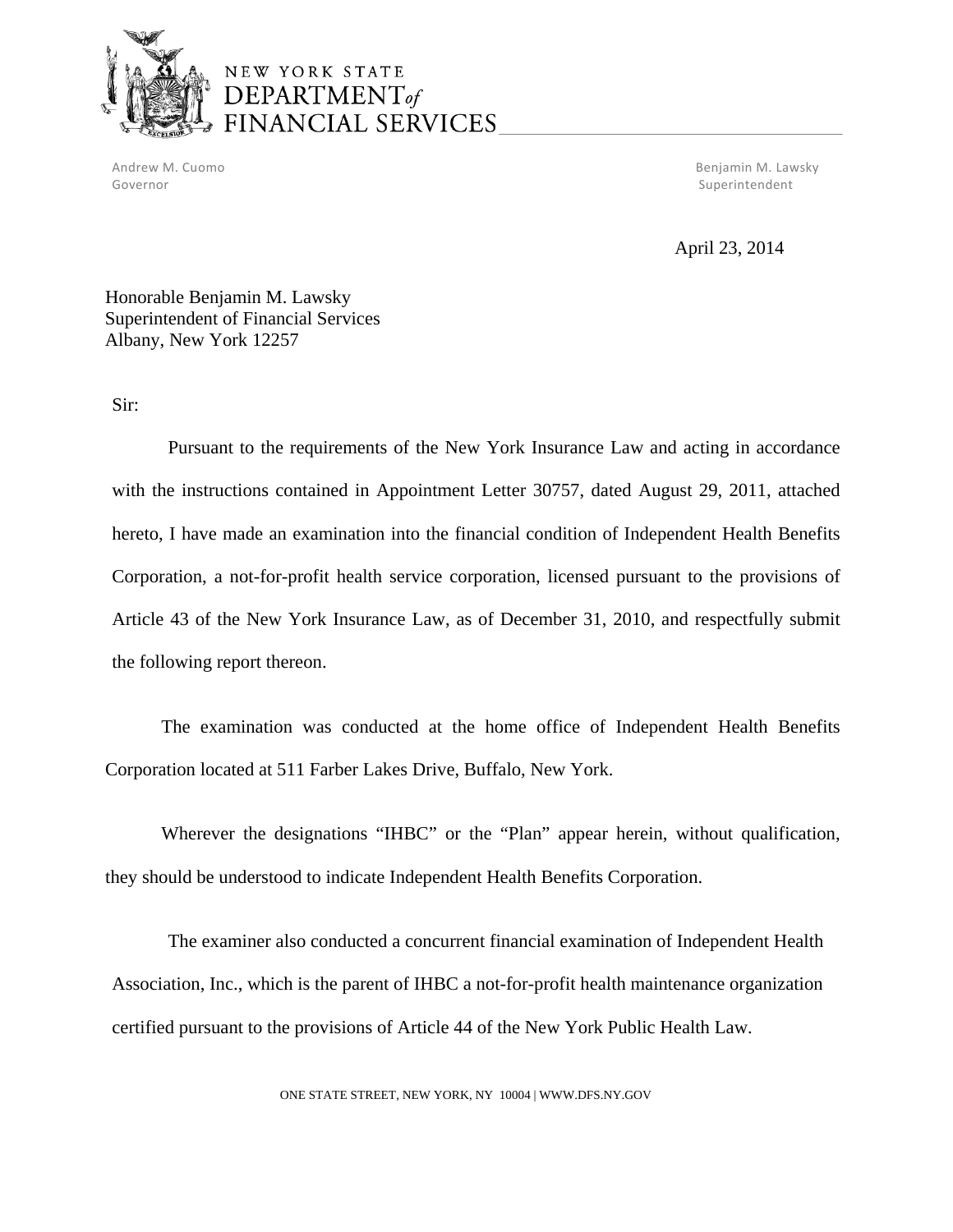Accordingly, a separate financial report on examination of Independent Health Association, Inc. has been submitted thereon.

In addition, a separate market conduct examination into the manner in which IHBC and IHA conduct their business practices and fulfill their contractual obligations to policyholders and claimants was conducted as of December 31, 2010. A separate report will be submitted thereon.

Wherever the designations "IHA" or the "HMO" appear herein, without qualification, they should be understood to indicate Independent Health Association, Inc.

Wherever the designation "IHA Companies" appears herein, without qualification, it should be understood to indicate Independent Health Benefits Corporation and Independent Health Association, Inc., collectively.

Wherever the designation the "Department" appears herein, without qualification, it should be understood to indicate the New York State Department of Financial Services.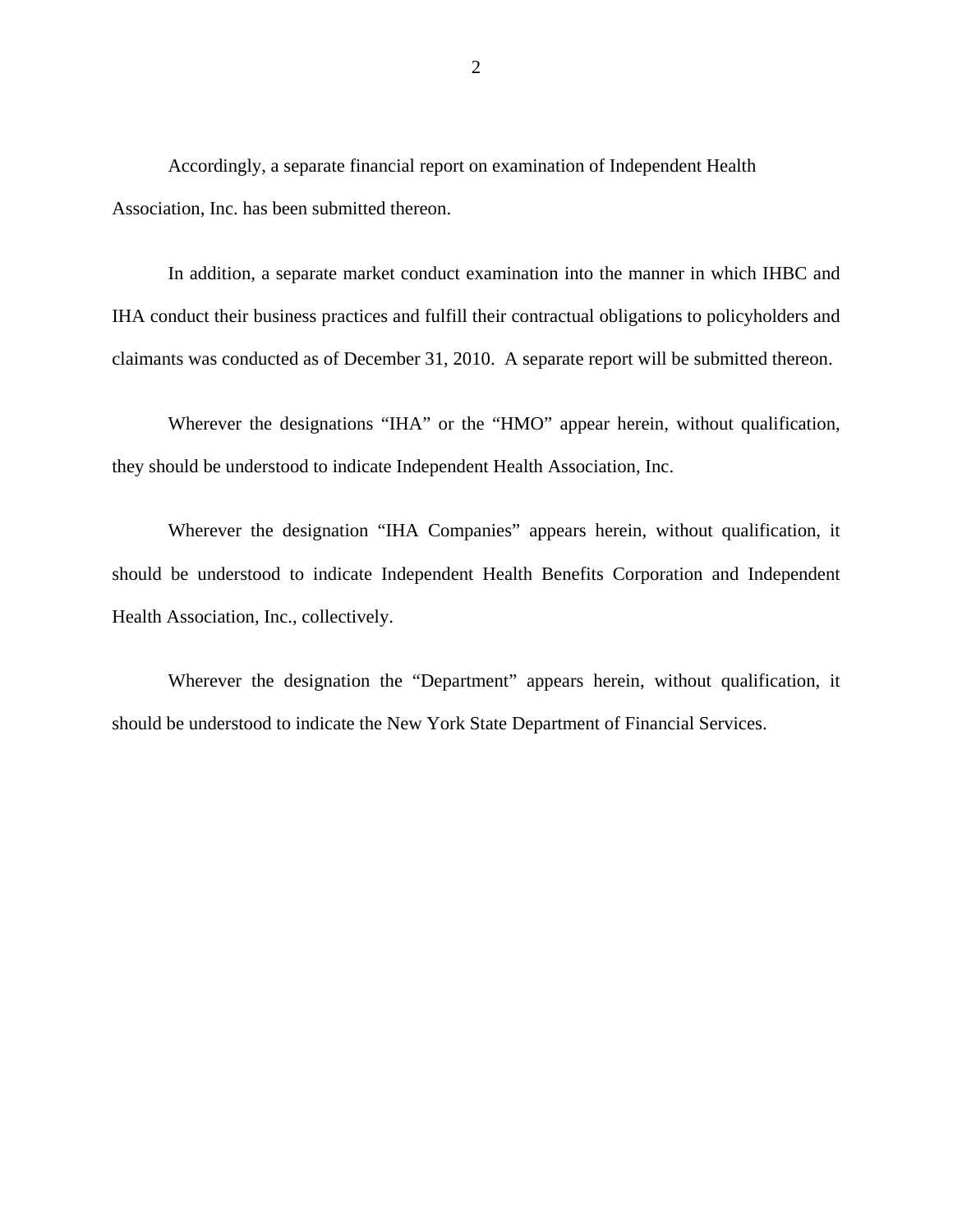#### 1. **SCOPE OF THE EXAMINATION**

<span id="page-4-0"></span>The Plan was previously examined as of December 31, 2005. This examination of the Plan is a financial examination as defined in the National Association of Insurance Commissioners ("NAIC") *Financial Condition Examiners Handbook, 2010 Edition* (the "Handbook") and it covers the five-year period from January 1, 2006 through December 31, 2010. The examination was conducted observing the guidelines and procedures in the Handbook and, where deemed appropriate by the examiner, transactions occurring subsequent to December 31, 2010 were also reviewed.

The examination was conducted using a risk-focused approach in accordance with the provisions of the Handbook, which provides guidance for the establishment of an examination plan based on the examiner's assessment of risk in the Plan's operations and utilizes that evaluation in formulating the nature and extent of the examination. The risk-focused examination approach was included in the Handbook for the first time in 2007; thus, this was the first such type of examination of the Plan. The examiner planned and performed the examination to evaluate the Plan's current financial condition, as well as identify prospective risks that may threaten the future solvency of IHBC.

The examiner identified key processes, assessed the risks within those processes and assessed the internal control systems and procedures used to mitigate those risks. The examination also included an assessment of the principles used and significant estimates made by management, an evaluation of the overall financial statement presentation, and determined management's compliance with the Department's statutes and guidelines, Statutory Accounting Principles, as adopted by the Department and NAIC annual statement instructions.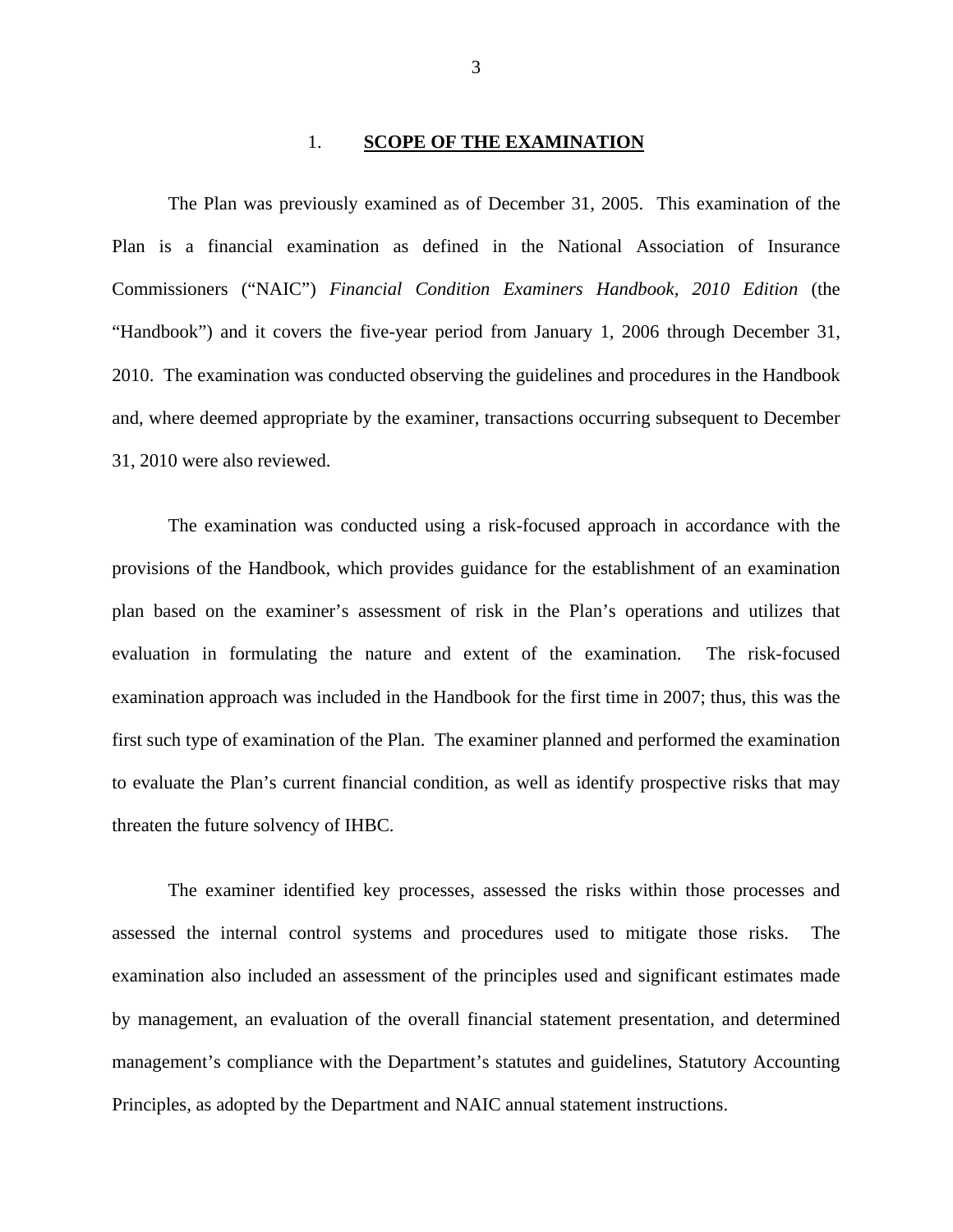Information concerning the Plan's organizational structure, business approach and control environment were utilized to develop the examination plan and procedures. The examination evaluated the Plan's risks and management activities in accordance with the NAIC's nine branded risk categories.

These categories are as follows:

- Pricing/Underwriting
- Reserving
- Operational
- Strategic
- Credit
- Market
- Liquidity
- Legal
- Reputational

118 (11 NYCRR 89.0). The Plan was audited annually for the years 2006 through 2010 by the accounting firm Deloitte & Touche ("D & T"). The Plan received an unqualified opinion in each of those years. Certain audit workpapers of  $D \& T$  were reviewed and relied upon in conjunction with this examination. Since the Plan has no business personnel and facilities, IHBC relies on the common management of its parent, IHA. A review was therefore conducted of IHA's corporate governance structure, which included its internal audit function, audit committee activities, enterprise risk management program and Model Audit Rules {i. e. Department Regulation No.

The examiner reviewed the corrective actions taken by the Plan with respect to the recommendations concerning financial issues contained in the prior report on examination. The results of the examiner's review are contained in item 6 of this report.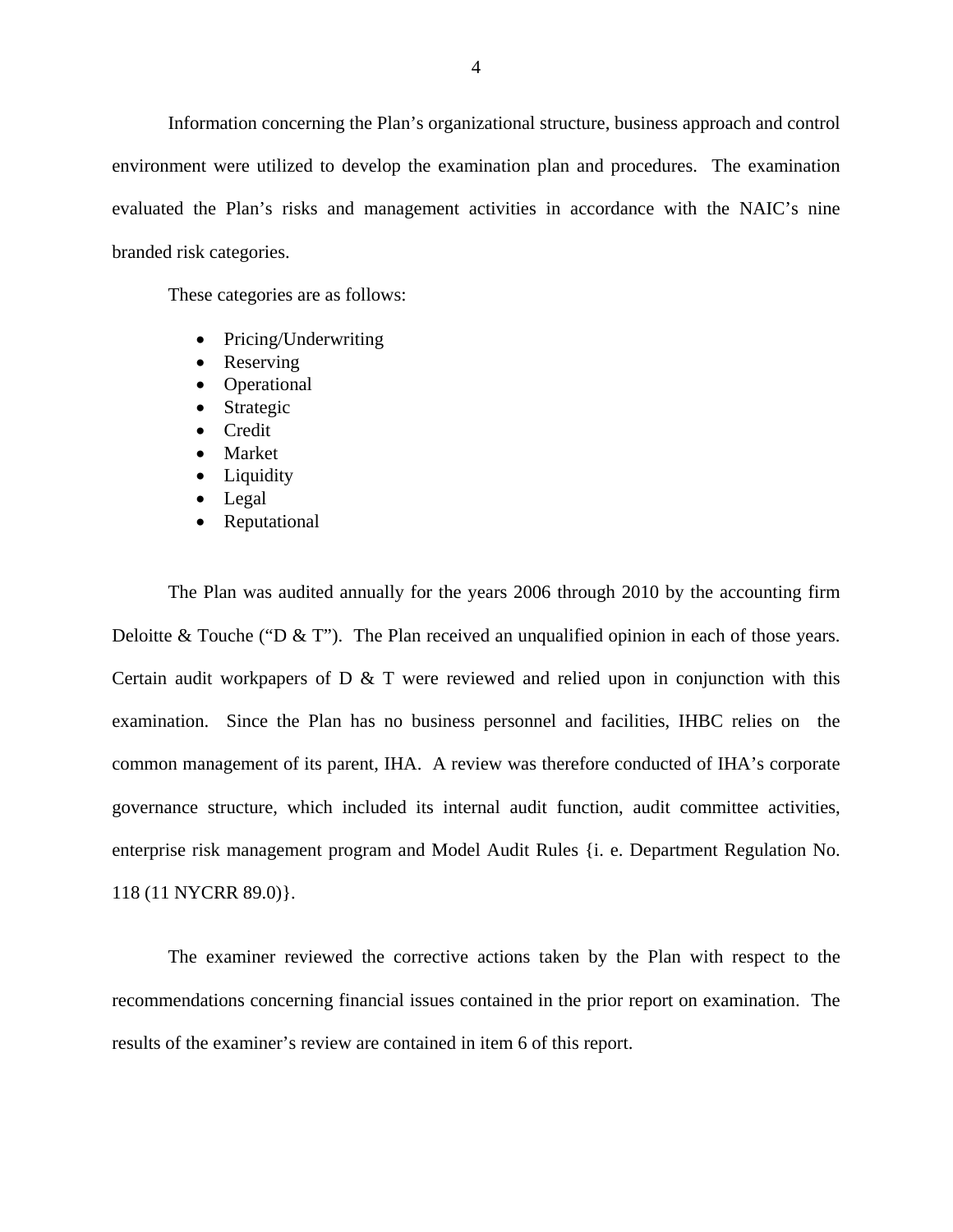<span id="page-6-0"></span>This report on examination is confined to financial statements and comments on those matters which involve departure from laws, regulations or rules, or which require an explanation or description.

### **2. DESCRIPTION OF THE PLAN**

Independent Health Benefits Corporation is a not-for-profit health service corporation that was formed on October 26, 1994, under the name Integrated Benefits Corporation ("IBC"). IBC was granted a license by the Department effective June 20, 1995 and commenced writing business on December 6, 1995. Subsequently, IBC changed its name to Independent Health Benefits Corporation, effective May 10, 2001. The Plan is a taxable entity for federal income taxes purposes. IHBC is a 100% controlled affiliate of Independent Health Association, Inc.

#### A. Corporate Governance

Pursuant to IHBC's by-laws, management of the Plan is vested in a Board of Directors consisting of not less than thirteen (13) and no more than nineteen (19) members.

The following thirteen (13) members comprised IHBC's Board of Directors ("Board") as of December 31, 2010:

| Name and Residence                | <b>Principal Business Affiliation</b> |
|-----------------------------------|---------------------------------------|
| <b>Subscriber Representatives</b> |                                       |
| Michael W. Cropp, M.D.            | President & Chief Executive Officer,  |
| Williamsville, New York           | Independent Health Association, Inc.  |
| Lawrence C. DiGiulio, Esq.        | Vice-President & General Counsel,     |
| Buffalo, New York                 | Independent Health Association, Inc.  |
| Mark Johnson                      | Executive Vice-President & CFO,       |
| Buffalo, New York                 | Independent Health Association, Inc.  |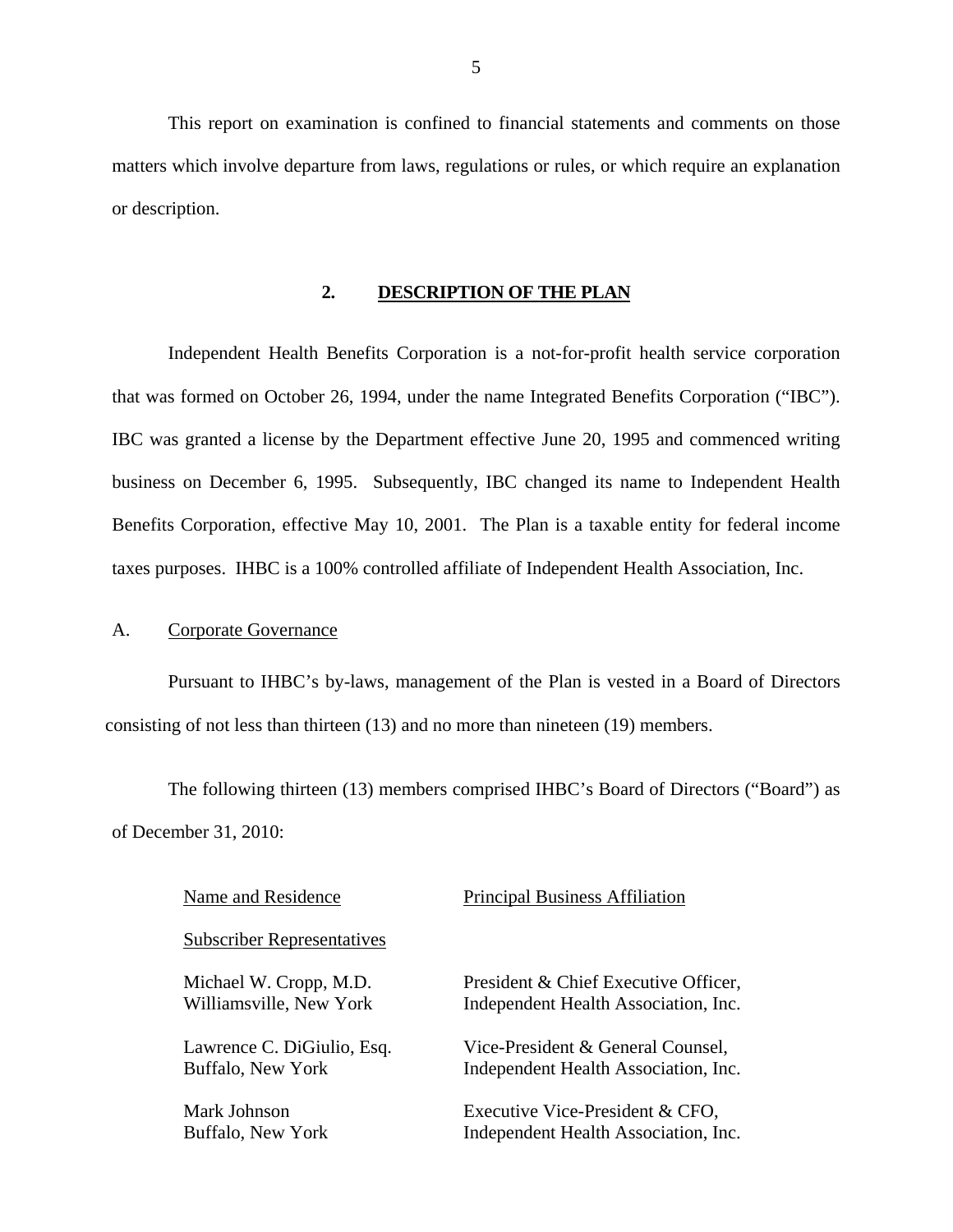| Name and Residence                          | <b>Principal Business Affiliation</b>          |
|---------------------------------------------|------------------------------------------------|
| <b>Subscriber Representatives</b>           |                                                |
| Mary E. Lowther                             | Benefits and Service Coordinator,              |
| Williamsville, New York                     | Niagara Frontier Auto Dealers Association      |
| John Rodgers, RPh, MBA                      | Executive VP & Chief Marketing Officer,        |
| Buffalo, New York                           | Independent Health Association, Inc.           |
| James B. Walleshauser                       | Vice-President, Office of Strategy Management, |
| Buffalo, New York                           | Independent Health Association, Inc.           |
| <b>Public Representative</b>                |                                                |
| Stuart H. Angert<br>Amherst, New York       | Retired                                        |
| John Antkowiak, MD<br>Colden, New York      | Retired                                        |
| Moises Sudit, PhD.                          | Professor,                                     |
| Getzville, New York                         | State University of New York at Buffalo        |
| Nora B. Sullivan, JD                        | Financial Advisor Investment Banking,          |
| Williamsville, New York                     | Sullivan Capital Partners, Inc.                |
| Barry N. Winnick, D.D.S.                    | Dentist,                                       |
| E. Amherst, New York                        | <b>Amherst Dental Group</b>                    |
| R. Marshall Wingate                         | President,                                     |
| Buffalo, New York                           | DynaCom Industries, Inc.                       |
| <b>Provider Representative</b>              |                                                |
| James R. Coppola<br>Williamsville, New York | <b>Retired Pharmacist</b>                      |

The following individuals were the principal officers of the Plan as of December 31,

## 2010:

| Name                       | Title                               |
|----------------------------|-------------------------------------|
| Michael W. Cropp, M.D.     | President & Chief Executive Officer |
| Lawrence C. DiGiulio, Esq. | Secretary                           |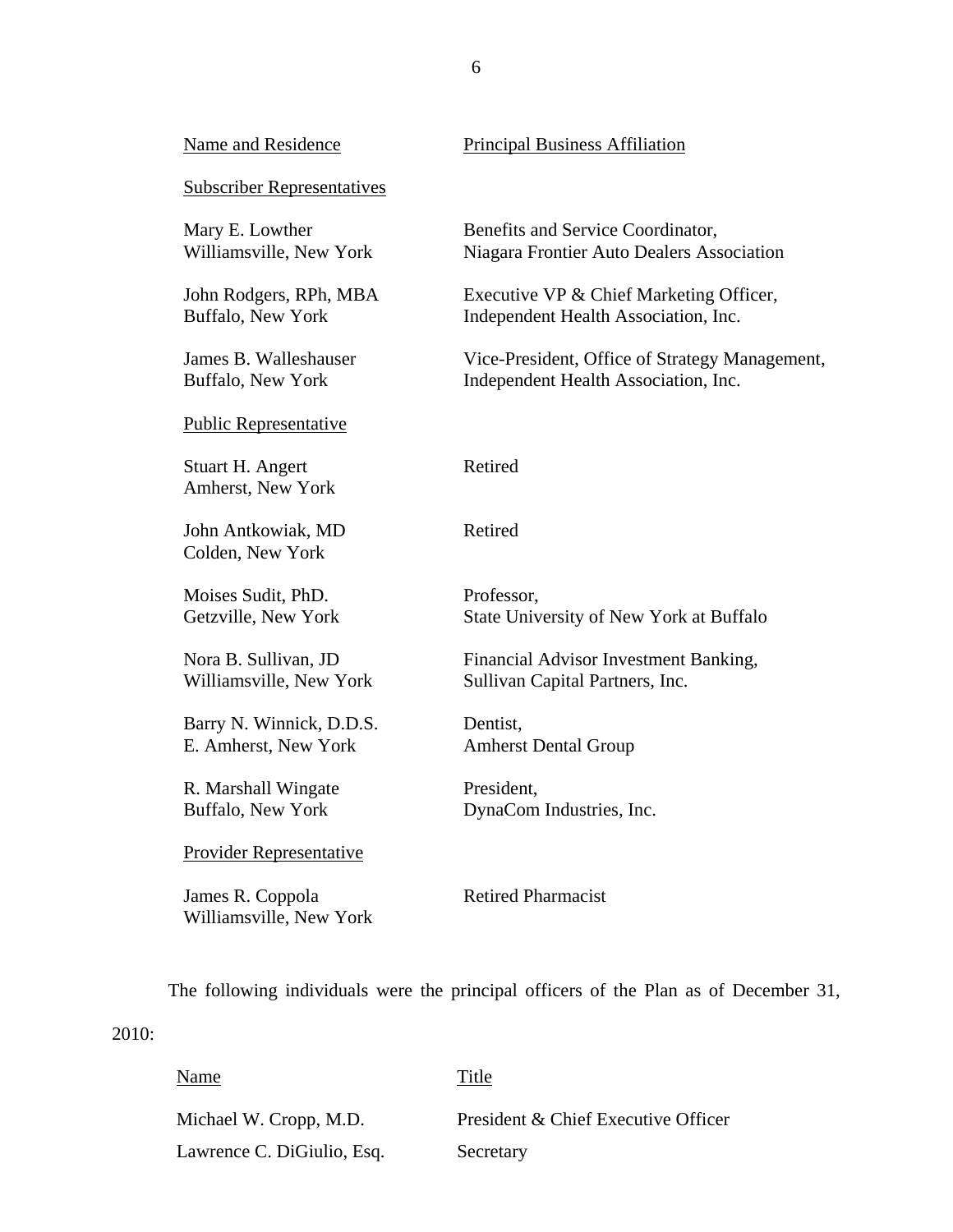| Name                | Title                             |
|---------------------|-----------------------------------|
| Michael Faso        | Director of Finance               |
| Moises Sudit        | Second Vice-Chairman of the Board |
| R. Marshall Wingate | Chairman of the Board             |

Sections  $4301(k)$  (1) and  $4301(k)$  (1) (A) of the New York Insurance Law state the

following:

"The board of directors of each health service, hospital service or medical expense indemnity corporation subject to this article shall be composed of persons who are representative of the member hospitals or licensed medical professionals of such corporation, persons covered under its contracts and the general public. The board of directors of such corporations may also include persons who are employees of such corporations and who also serve as officers of such corporations. Not more than one-fifth of the directors of any such corporation shall be persons who are licensed to practice medicine in this state (other than physicians employed on a full-time basis in the fields of public health, public welfare, medical research or medical education) or who are trustees, directors or employees of a corporation organized for hospital purposes, or any combination thereof. Not more than one-eighth of the directors of any such corporation shall be persons who are employees of such corporation and who also serve as officers of such corporation. Any person who is an officer of such corporation but not an employee of such corporation shall be considered under one of the other classifications of directors set forth in this section, as appropriate…"

"(A) one-half in number, as nearly as possible, shall be persons covered under a contract or contracts issued by such health service, hospital service or medical expense indemnity corporation, and who are generally representative of broad segments of such covered persons, and ..."

As of December 31, 2010, the Plan was not fully compliant with its by-laws and Section 4301(k) of the New York Insurance Law relative to the composition of its Board of Directors and the Directors' statutory term limitations. It was noted that five of the total thirteen Board members of IHBC as of the December 31, 2010 were deemed to be employees of both IHA and IHBC based on their dual managerial roles with the two IHA Companies.

7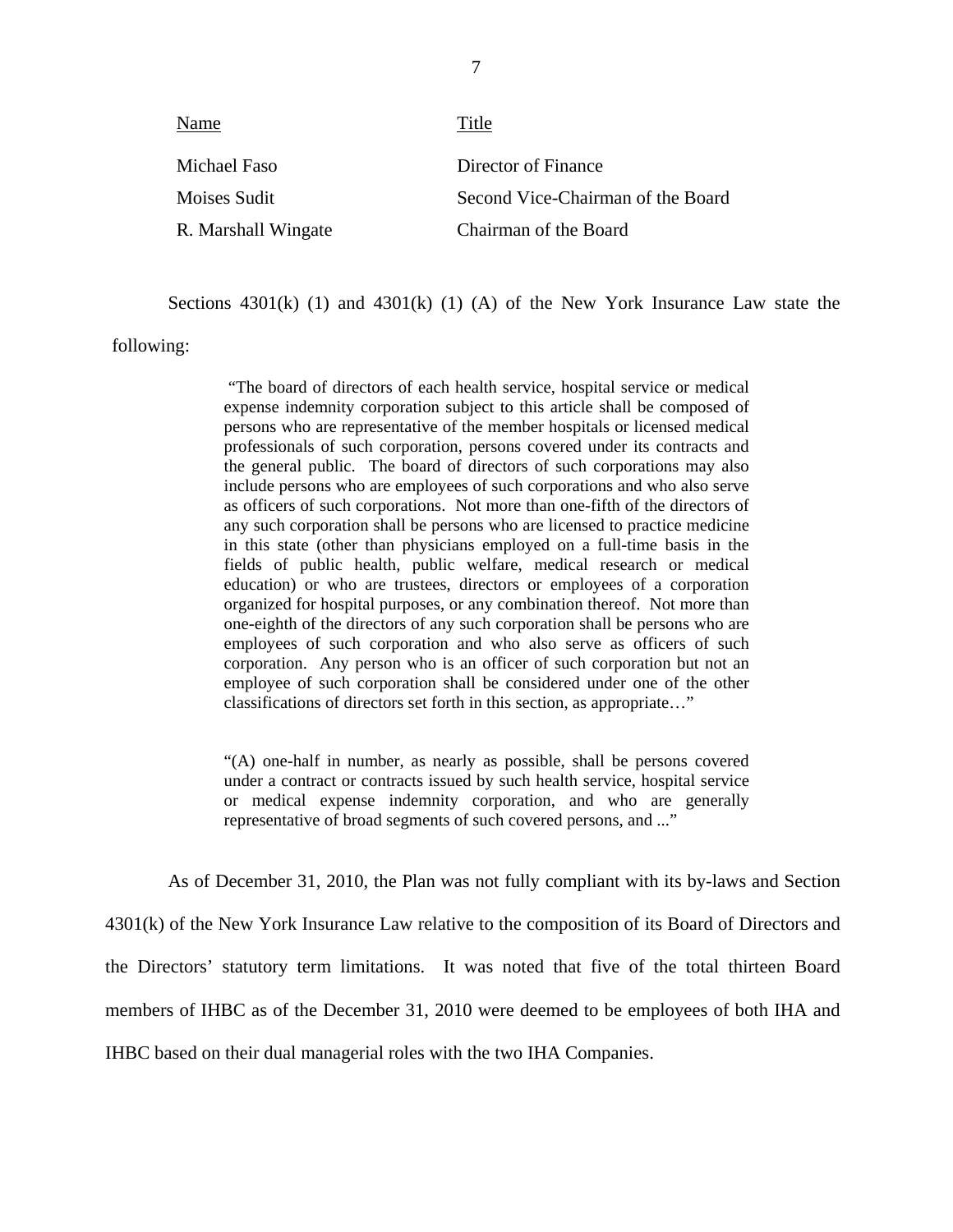IHBC's appointment of its employees as directors to fulfill the requirements for "subscribers" on IHBC's Board of Directors does not comport with Section 4301(k) of the Insurance Law, which requires New York Insurance Law Article 43 corporation to have a Board of Directors that comprises a cross section of members from various business sectors and the general public. In addition, by not placing these five IHA Companies' employees into their proper classification on IHBC's Board, the Plan failed to comply with Section 4301(k) that mandates a maximum of one-eighth "employee-officer " directors, and a minimum of one-half (or as nearly as possible), "subscriber" directors, comprise the Plan's Board.

It is recommended that IHBC comply with Section 4301(k) of the New York Insurance Law by appointing individuals other than the employee-officers of the IHA Companies to represent the Plan's "subscriber" on its Board.

It is also recommended that IHBC comply with Section 4301(k) of the New York Insurance Law by ensuring that the Plan's Board of Directors does not include more than one-eighth that are employee-officers of the IHA Companies.

The minutes of the Board's meetings held during the period under examination evidenced that meetings were generally well attended, with all Board members attending at least one-half of the meetings for which they were eligible to attend.

Section 1411(a) of the New York Insurance Law states the following:

"No domestic insurer shall make any loan or investment, except as provided in subsection (h) hereof, unless authorized or approved by its board of directors or a committee thereof responsible for supervising or making such investment or loan. The committee's minutes shall be recorded and a report submitted to the board of directors at its next meeting."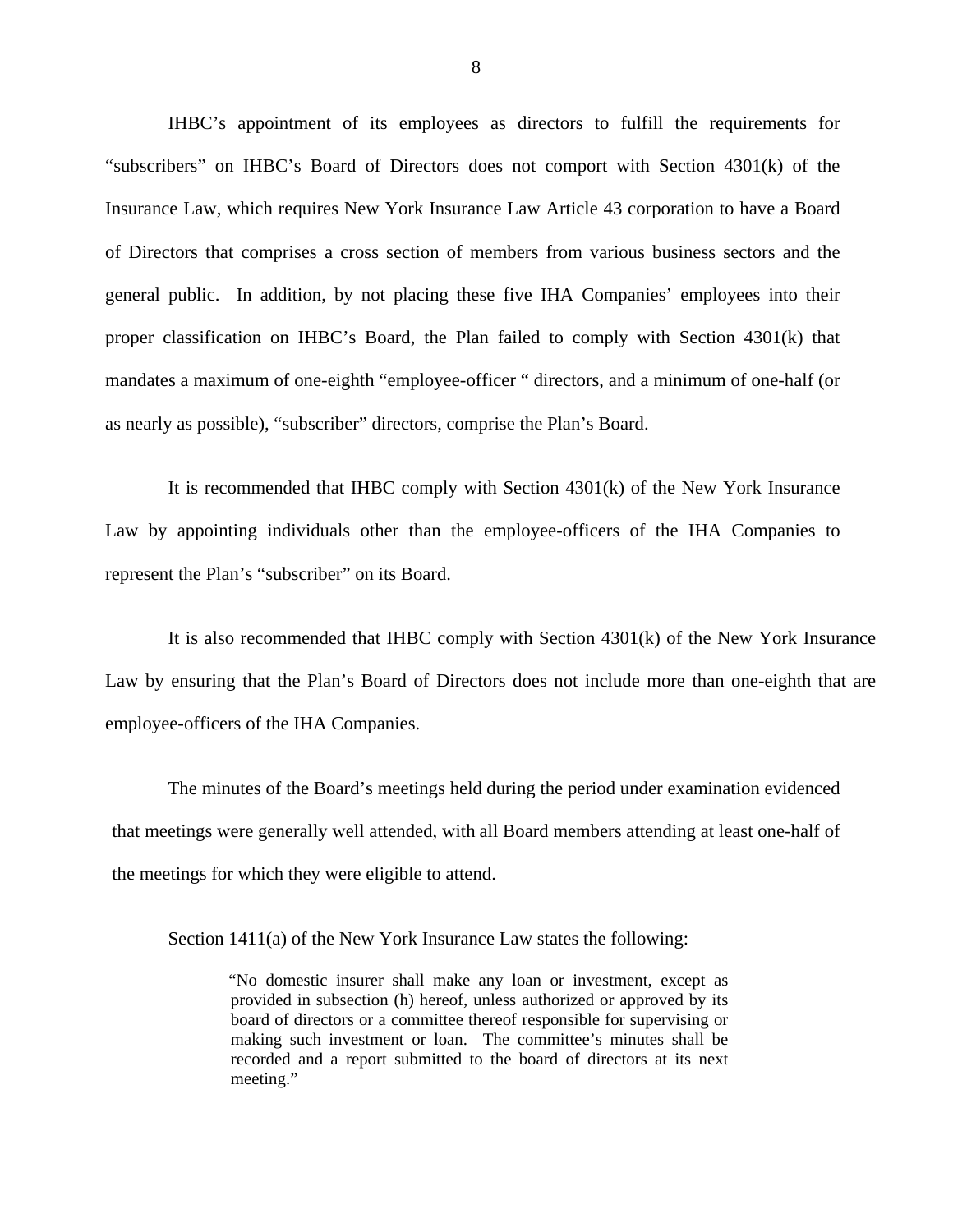A review of the Plan's internal records revealed that for the third and fourth quarters of 2010, the Board of Directors failed to approve IHBC's investment transactions in a timely manner. In addition, the Board of Directors failed to approve IHBC's investment transactions during the 2011 calendar year in a timely manner.

It is recommended that IHBC's Board of Directors fully comply with Section 1411(a) of the New York Insurance Law and ensure that all of IHBC's investment transactions are approved by either the Plan's Board of Directors or a Board designated Committee in a timely manner.

During the period under examination, IHBC maintained a custodial agreement with HSBC Bank for safekeeping of the Plan's invested assets. The NAIC Handbook, Section 1 – General Examination Guidance, Part III.F (Outsourcing of Critical Functions), lists numerous safeguards and protective clauses that should be included as part of such custodial agreements. However, the examiner's review of HSBC Bank custodial agreement revealed that none of the NAIC suggested safeguards and protective clauses was included in the agreement.

It is recommended that IHBC revise its custodial agreement with HSBC Bank to include the safeguards and protective clauses that are outlined in Section 1 – General Examination Guidance, Part III.F, of the NAIC Financial Condition Examiners Handbook.

#### (1) Enterprise Risk Management ("ERM")

As of the examination date, IHBC did not have its own ERM program and instead, relied on the management and support of IHA's ERM program. During the period under examination, IHA adopted a formal and comprehensive ERM program, for proactively addressing and mitigating risks, including prospective business risks, identified by IHA and IHBC. IHA's ERM utilizes the global framework that is based on the guidelines of the International Organization for

9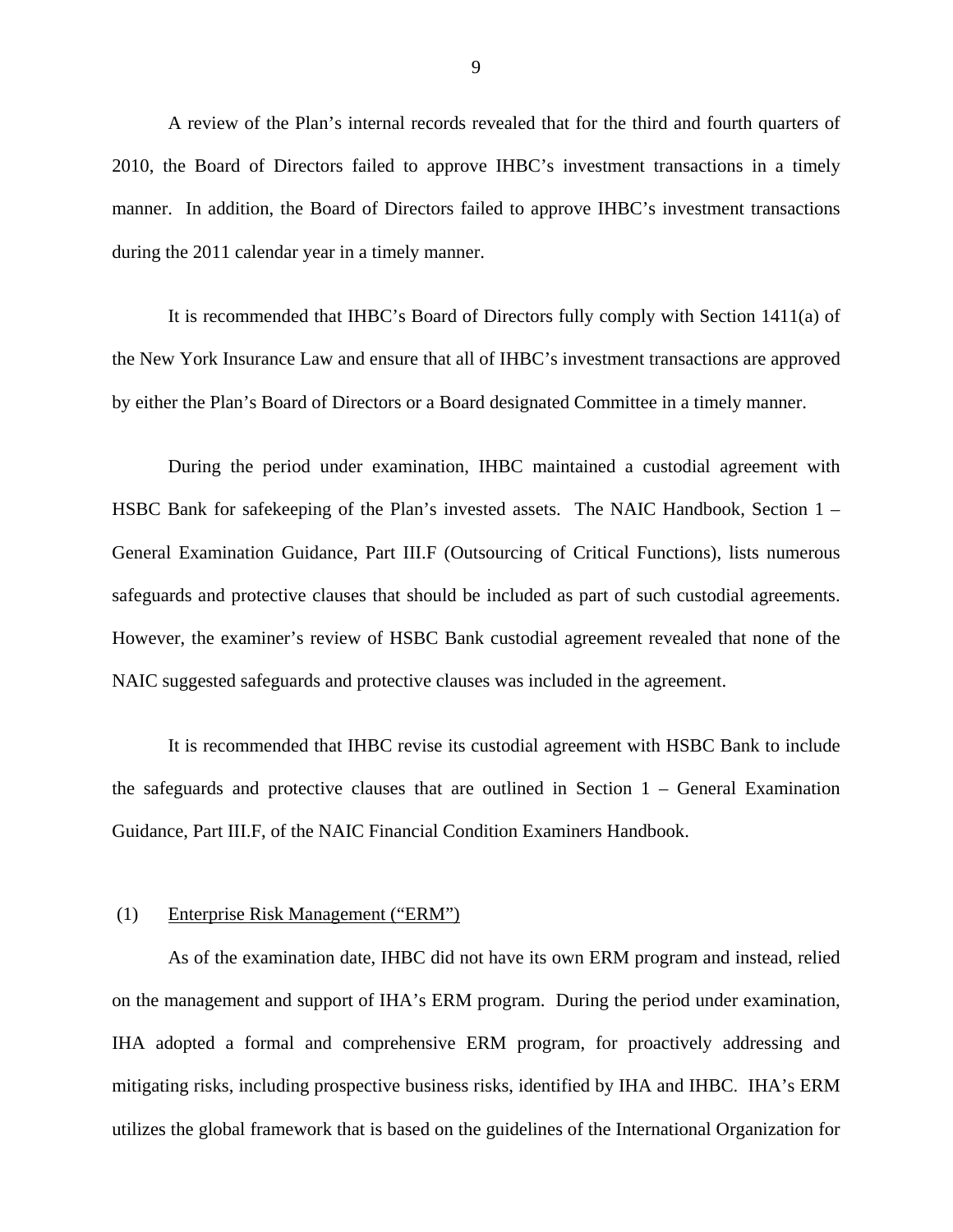Standardization ("ISO31000"), a framework and process, for the management of risk that are conducive to any type of organization in either the public or private sector. The ISO31000 framework does not mandate a one size fits all approach, but rather emphasizes the fact that the management of risk must be tailored to the specific needs and structure of the particular organization.

IHA's ERM policy statement calls for the HMO to utilize an enterprise-wide approach for the management of key business risks. ERM supports IHA's Board of Directors' risk governance responsibilities and the risk-based decision-making responsibilities of IHA's executive/senior leadership. Among the managerial teams (governance bodies) that comprise the executive/senior leadership are the Executive Team, the Enterprise Risk and Fiscal Responsibility Council ("ER & FRC") and the Office of Strategic Management ("OSM"). IHA's OSM shares responsibility for integrating ERM into the strategic planning process. The alignment and integration of IHA's ERM process with its strategic planning function help ensure identification of the uncertainties related to the IHA Companies' goals and objectives, which is imperative to the HMO's and Plan's future operations.

During the course of the Department's interviews with the IHA Companies' senior management ("C Level interviews"), the examiner noted that IHA and IHBC lack a sufficient succession plan. During the years under this examination and thereafter, it was noted that certain job vacancies at key levels within the IHA Companies, including *the positions of IHA's Chief Risk Officer ("CRO") and Chief Audit Executive ("CAE"), as well as the* IHA Companies' General Counsel, were filled with individuals hired from outside the HMO and the Plan rather than by the internal promotion of IHA Companies' employees.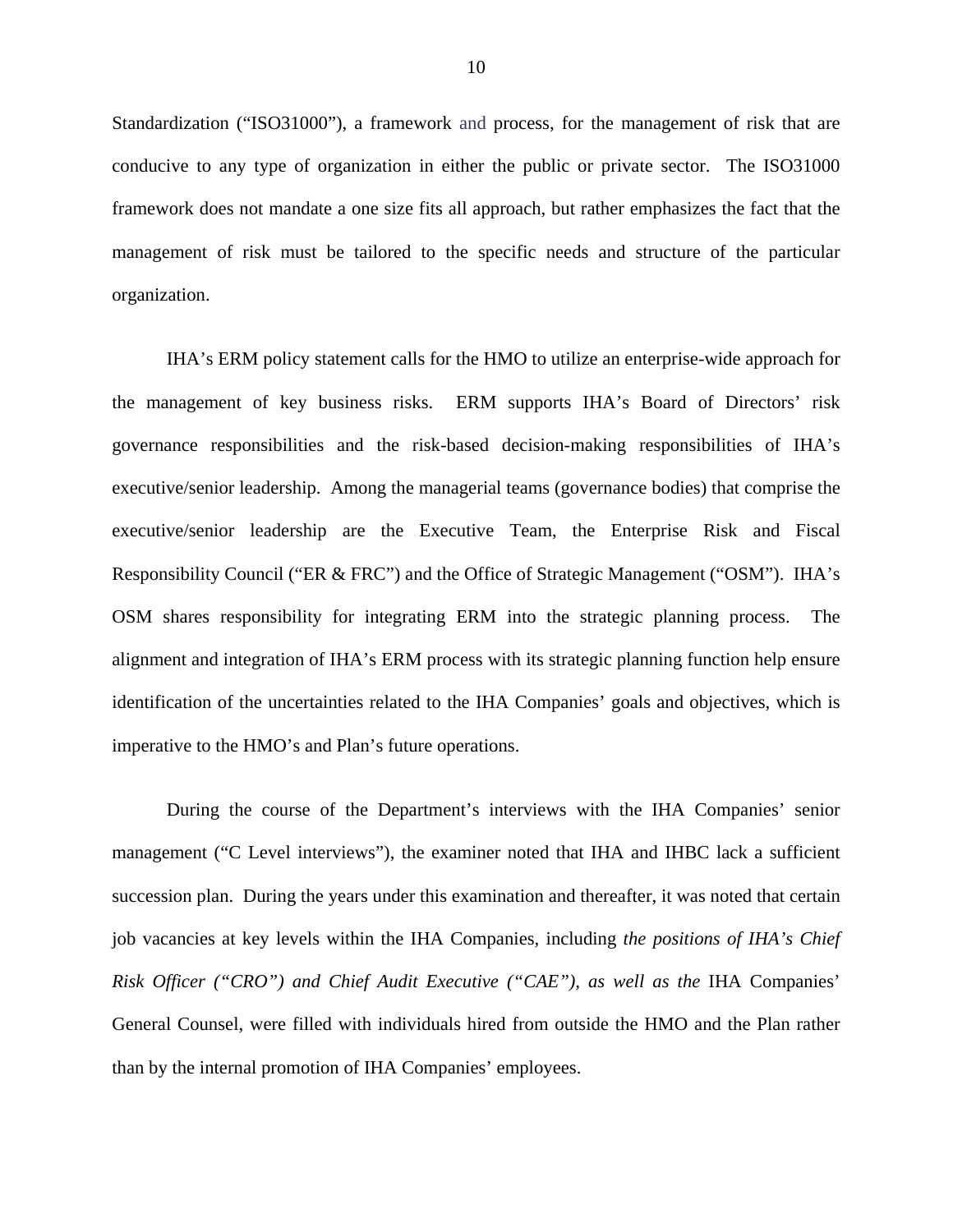It is recommended that IHBC establish a viable succession plan relative to IHBC's senior management.

In support of its commitment to an effective ERM program, which includes IHBC's operations, IHA's Board of Directors established a Risk and Compliance Committee ("Risk Committee") responsible for the oversight, guidance and direction of the HMO's ERM Program. IHA has a CRO whose duties and responsibilities are to set IHA's direction for risk management, with oversight from the Risk Committee, ER & FRC and Executive Management Team. The Risk Committee reports to the full Board on all levels and aspects of enterprisewide risk, and provides assurance that the appropriate level of risk management is in place and that strategic objectives are met.

The examiner utilized as guidance for assessing the effectiveness of the HMO's corporate governance, Exhibit M of the Handbook (*Understanding the Corporate Governance Structure*). Overall, it was determined that IHA has a comprehensive and effective ERM program that covers all IHA affiliates within the holding system. Accordingly, executive management sets a positive and appropriate "tone at the top", and supports a proactive approach to operational risk management, including prospective business risk. Additionally, it was noted that IHA's Board of Directors and key executives encourage integrity and ethical behavior throughout the organization.

#### (2) Internal Audit Department ("IAD") and Audit Committee Activities

As of December 31, 2010, IHBC did not have an IAD function or a Board designated Audit Committee. Instead, IHBC relied on IHA's IAD and Audit Committee for management support and oversight. During the examination period, IHA had an established IAD to assist the HMO and the Plan at all levels of management by reviewing and testing financial and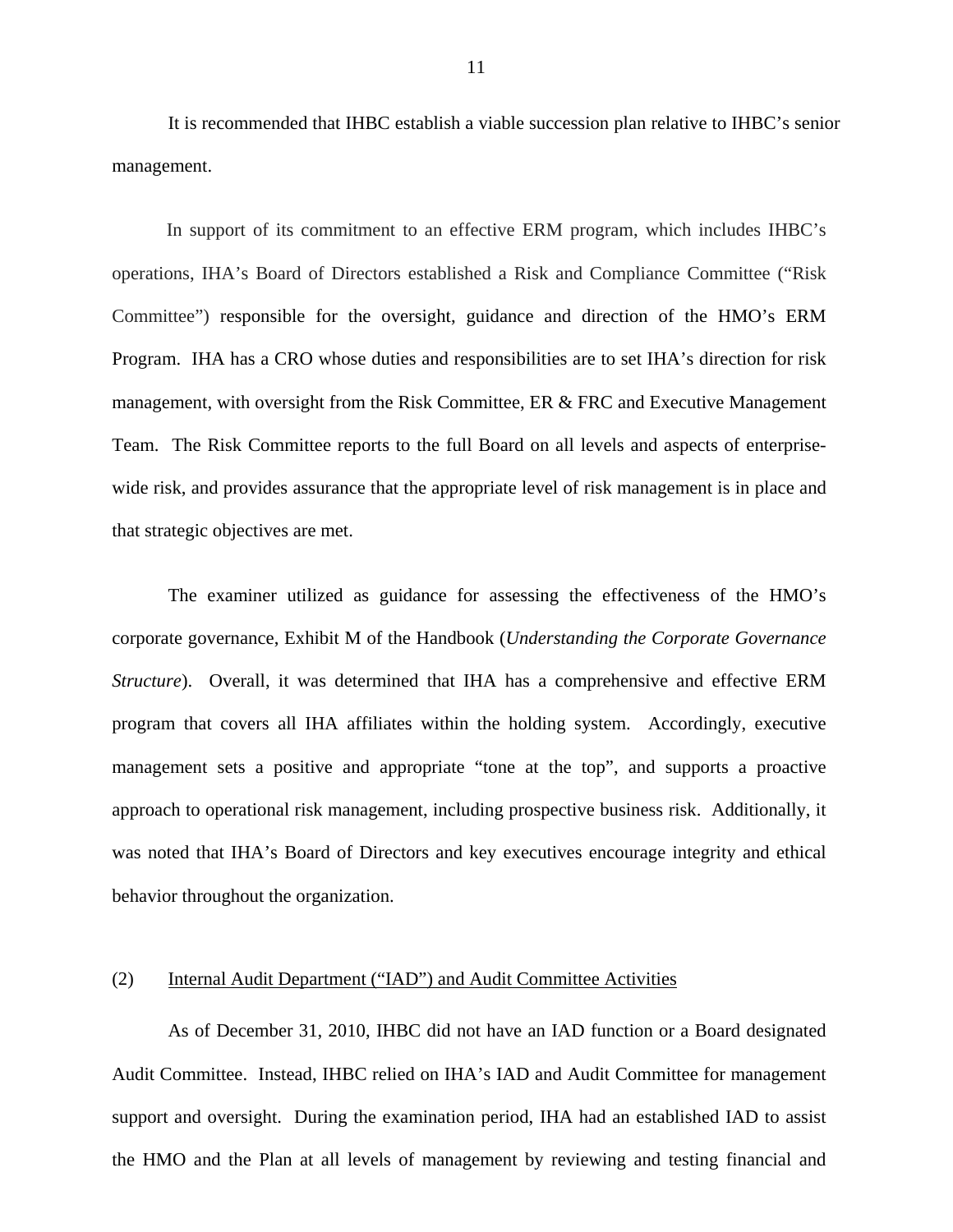operational controls and processes established by management. In addition, IHA had four (4) independent board members that comprised the Audit Committee to assist the Board of Directors of IHA in fulfilling its oversight responsibilities relative to the HMO's and the Plan's financial reporting, internal controls and the audit process.

Section 89.1(c) of Department Regulation No. 118 allows IHA's Audit Committee to be deemed the audit committee of all affiliates and subsidiaries.

The importance of both independence and an audit committee's active involvement within the internal audit function is a widely supported position throughout the audit industry, including the support from the Institute of Internal Auditors ("IIA") as "best practices". Below is the related guidance, as listed on the website of the IIA:

- (a) "The internal auditor occupies a unique position, he or she is employed by management but is also expected to review the conduct of management which can create significant tension since the internal auditor's independence from management is necessary for the auditor to objectively assess management's action, but the internal auditor's dependence on management for employment is very clear; and to maintain objectivity, internal auditors should have no personal or professional involvement with or allegiance to the area being audited; and should maintain an un-biased and impartial mindset in regard to all engagements."
- (b) "A critical activity of the audit committee is to be involved in the hiring of the CAE\* of the organization. Because the CAE reports to the audit committee, the committee should be responsible for ensuring that the CAE receives fair and timely performance reviews. The audit committee should have an active role in determining the annual salary adjustment for the CAE. The audit committee should be the decision-making party in any decision to terminate the CAE."

*\*Note: The acronym, "CAE", as noted above, refers to Chief Audit Executive.* 

During the examination period, IHA's IAD providing of management support to the IHA Companies did not function independently of the IHA Companies' management, due to an improper reporting structure whereby the IAD was aligned under the direct supervision of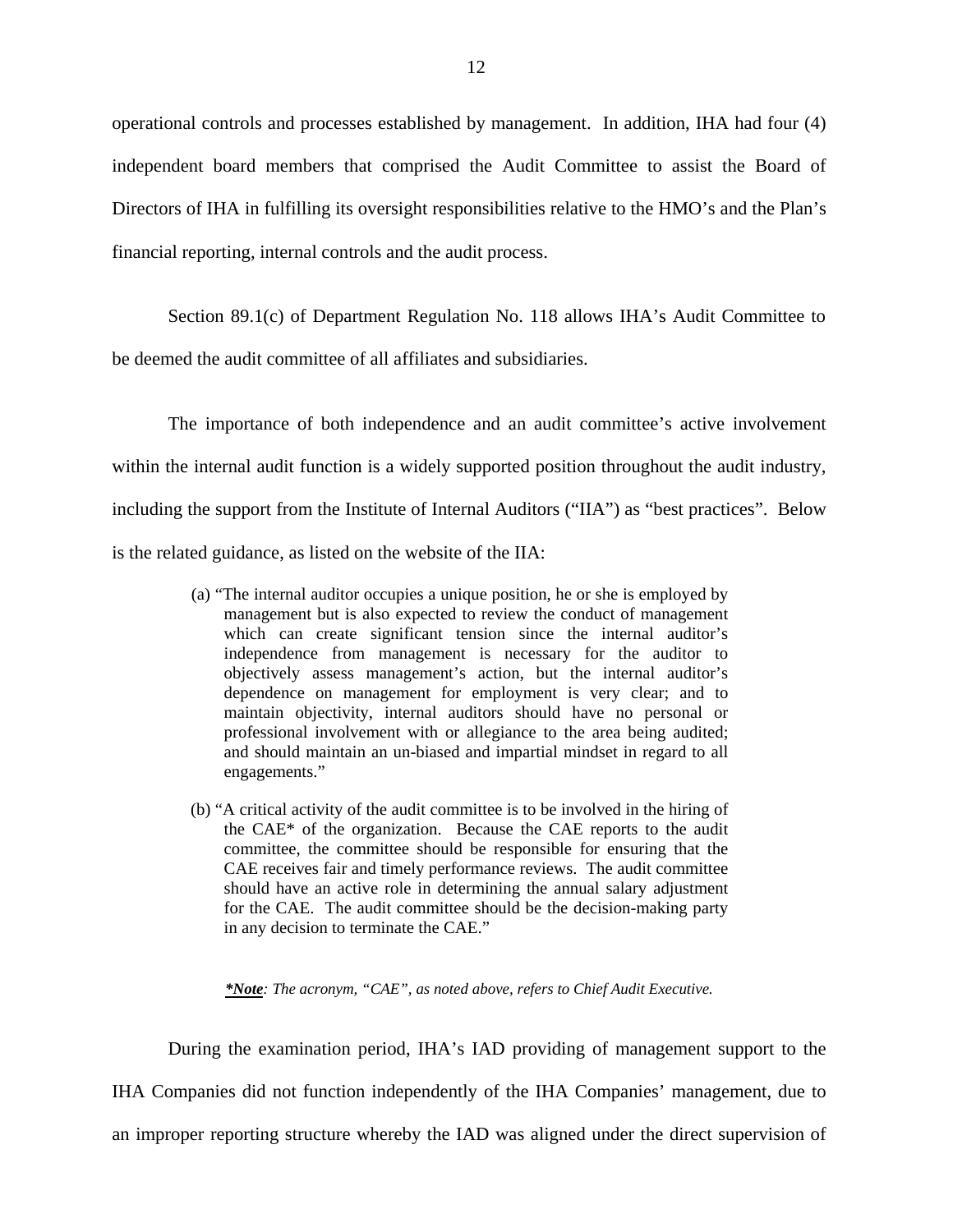IHA's management and not the Audit Committee. The Director of Internal Audit ("DIA"), who was the most senior level position within IHA's IAD during the examination period, reported to IHA's President between 2006 and part of 2008 and thereafter reported to IHA's Chief Risk Officer. Simultaneously, the DIA reported on an informal and limited basis to an individual who was both the Chairman of IHA Board's Audit Committee and a member of IHBC's Board of Directors.

It is recommended that IHBC, in its reliance on the internal audit function of IHA, ensure that IHA comply with the IIA's guidance on the standard of independence of the internal audit function, by ensuring that the Internal Audit Department is aligned under the direct supervision of the Audit Committee, with limited and informal reporting to the IHA Companies' management.

During the examination period, it was noted that IHA's management, not the Audit Committee, had sole responsibility for evaluating the job performance and approving the job compensation and annual salary adjustments, of IHA's DIA. In addition, in January 2012, IHA's management terminated the DIA's employment with the HMO. Based on the examiner's subsequent meeting with the Chairman of IHA's Audit Committee, the Chairman confirmed that IHA's decision to terminate the DIA was made without his prior knowledge.

It is recommended that IHBC, in its reliance on IHA's Internal Audit function, ensure that IHA comply with IIA's guidance regarding the standard that the Audit Committee be directly involved relative to the hiring, job evaluations and determination of the job compensation and annual salary adjustments of the Director of Internal Audit and/or Chief Audit Executive.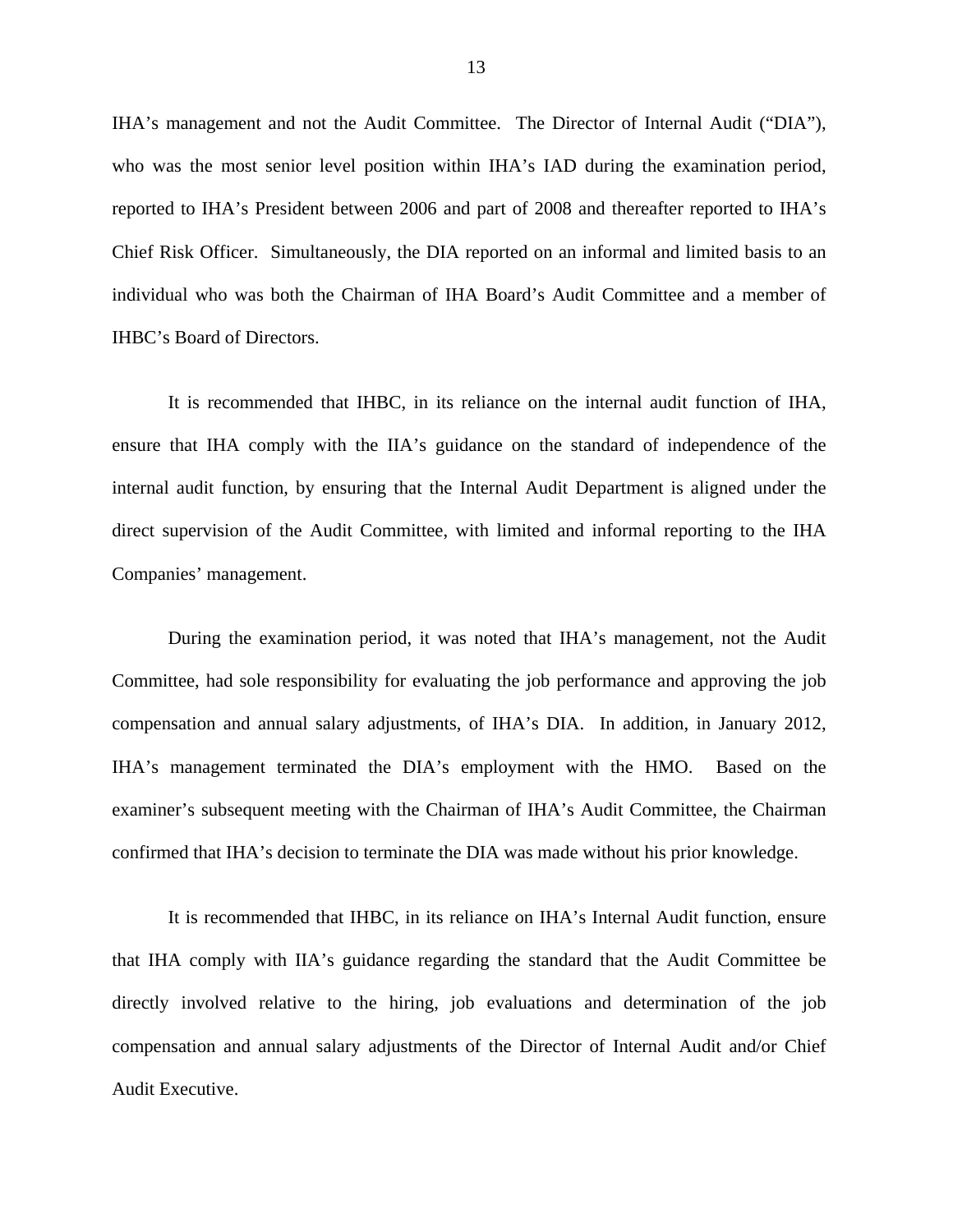<span id="page-15-0"></span>It is further recommended that IHBC ensure that IHA's Audit Committee is the sole decision-maker, relative to the termination of employment of the Director of Internal Audit or Chief Audit Executive.

of Internal Audit position was elevated to Vice President and Chief Audit Executive ("CAE"). As a result of the restructuring of IHA's Internal Audit Department in 2012, the Director In addition, the CAE now reports directly to the Chairman of the Audit Committee with an informal reporting line to IHA's CEO. It was noted that during the process of selecting an employee to fill the CAE position, both IHA's management and the Audit Committee Chairman, collectively, participated in the process of interviewing the candidates. IHA subsequently filled its CAE position during the first quarter of 2012.

#### (3) Model Audit Rule ("MAR")/Department Regulation No. 118 (11 NYCRR Part 89)

As of December 31, 2010, IHBC, under the management of IHA - except for not having its own Audit Committee as mentioned in item A(2) above - was in compliance with the audit and reporting standards of the Department's Regulation No. 118 (11 NYCRR Part 89.0).

#### B. Territory and Plan of Operation

As of December 31, 2010, IHBC provided comprehensive hospital and medical, prescription drug, vision and dental benefits, under various health plans offered by IHBC, including preferred provider organizations (PPO) point of service (POS), exclusive provider organization (EPO), traditional indemnity and direct payments. In addition to IHBC commercial related plans, IHBC also marketed a Medicare PPO to qualifying members pursuant to Title XVIII of the Social Security Act.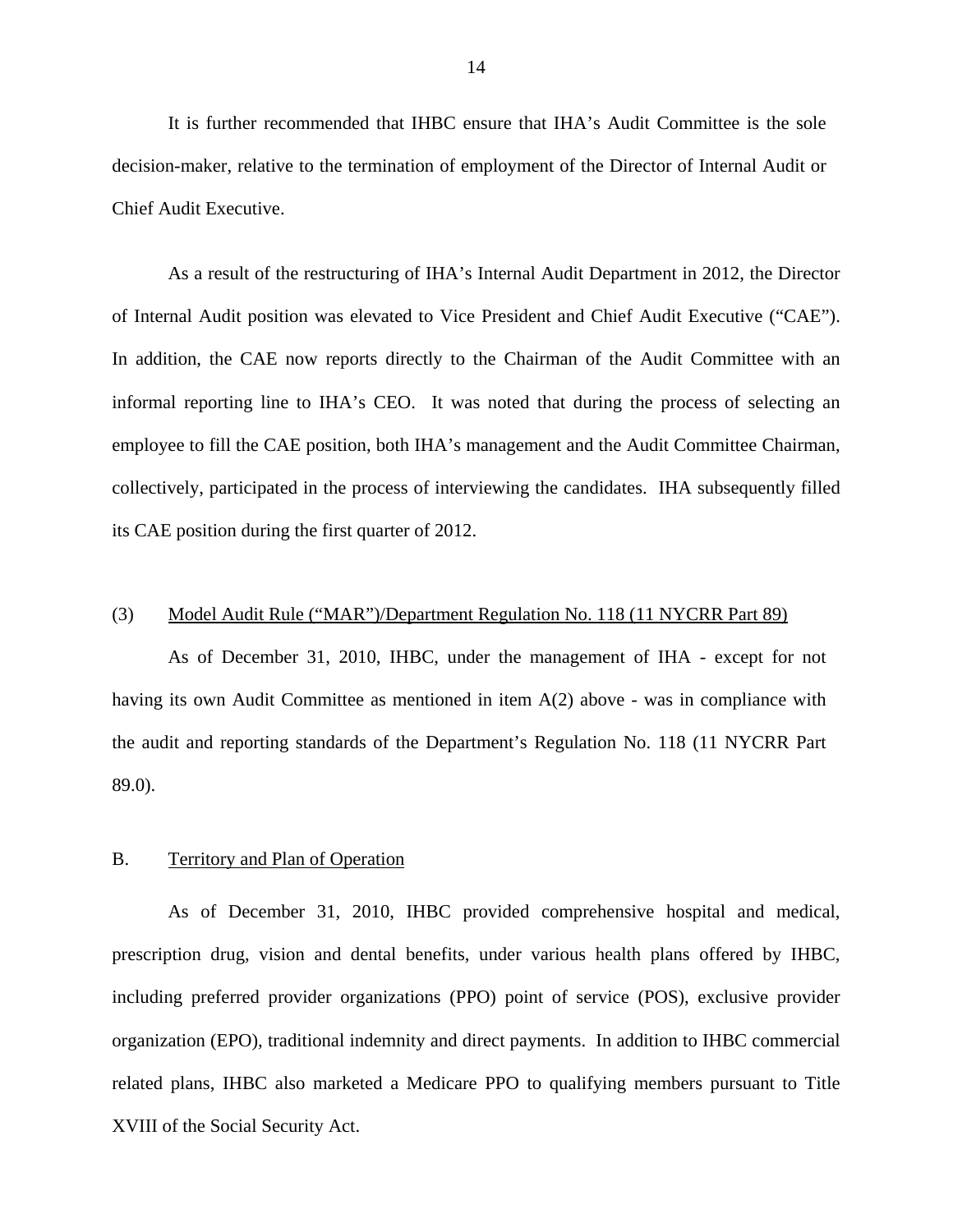The summary below reflects IHBC's total annual premium income and member enrollment between December 31, 2006 and December 31, 2010:

| Year | Premium Income | Enrollment |
|------|----------------|------------|
| 2006 | \$134,746,394  | 53,482     |
| 2007 | \$219,240,981  | 83,200     |
| 2008 | \$411,259,827  | 142,845    |
| 2009 | \$470,047,614  | 123,537    |
| 2010 | \$477,937,156  | 115,656    |

Between the period December 31, 2006 and December 31, 2010, IHBC reported significant increases in its annual total premium income and member enrollments. The Plan's total annual premium income increased during the period from \$134,746,394 in 2006 to \$477,937, 156 in 2010, an increase of approximately 255%. The Plan's total enrollment during that period increased 116.3%, from 53,482 to 115,656 members. Such increases stemmed from a decision by the parent, IHA, to grow its IHBC subsidiary by switching/migrating over the majority of IHA's commercial (non-government) business members to IHBC for their health insurance coverage.

The migration of the HMO's members for enrollment in the Plan's POS and direct payment products resulted in the two IHBC product lines having the largest growth. The two lines combined accounted for 82% and 96%, respectively, of the overall increase to IHBC's premium income and member enrollments during the examination period.

POS and direct pay products were lines of business with the greatest number of enrollees migrating from IHA to IHBC.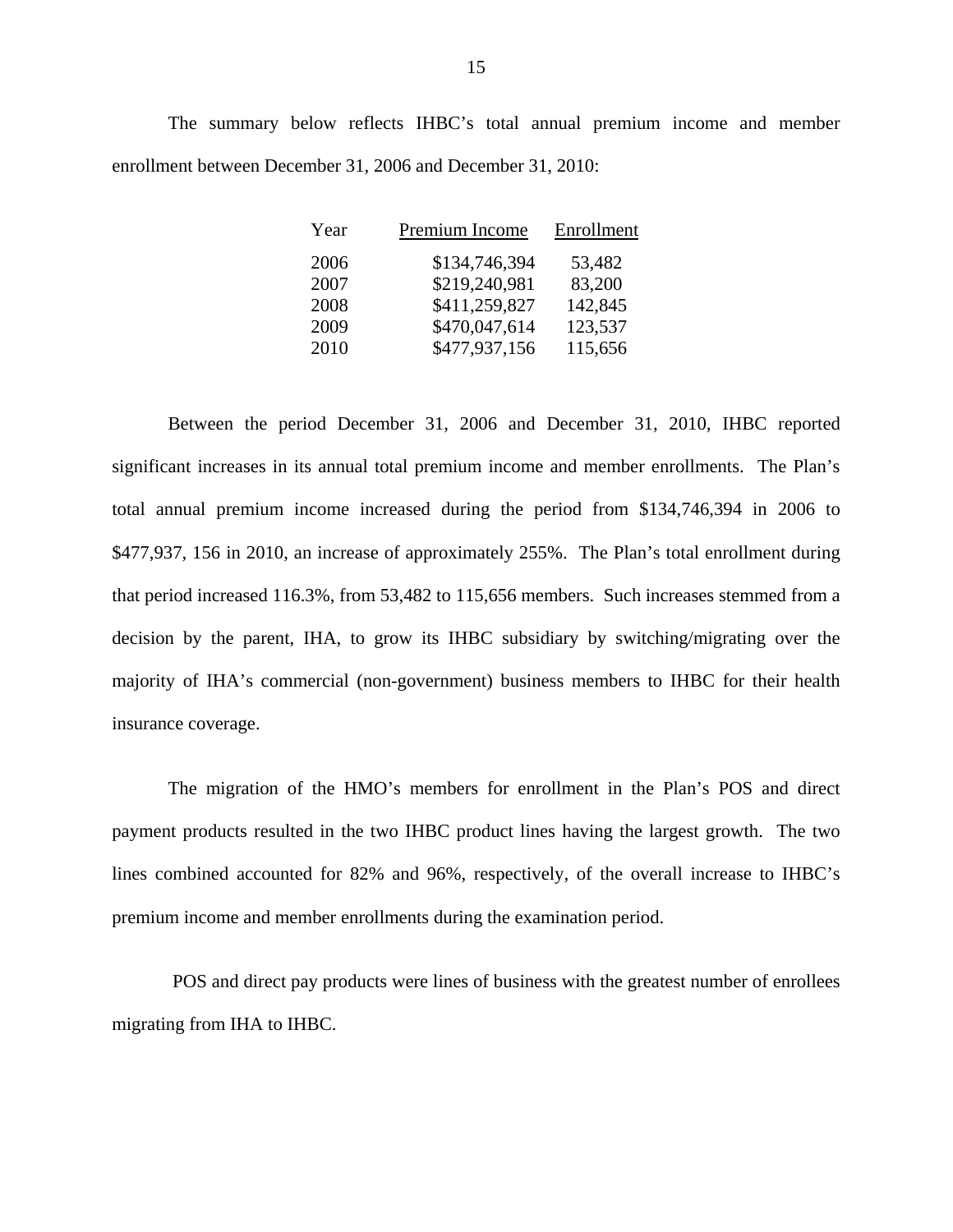It was noted that Medicare business comprised approximately 11% and 3.6%, respectively, of the Plan's total premium income written and member enrollment, as of December 31, 2010.

During the examination period, the sales and marketing of IHBC's commercial health insurance business were facilitated via a network of independent agents and brokers. IHBC's Medicare business consisted of Medicare Advantage and Medicare Part D contracts with the Centers for Medicare and Medicaid Services ("CMS"). IHBC provides comprehensive medical, hospital and prescription drugs benefits to senior citizens age 65 and over and some disabled individuals under the age of 65. In turn, CMS pays IHBC a monthly premium payment, per member, which is calculated on a monthly rate, per person, for each county. Higher rates are paid for less healthy members. CMS utilizes a risk-adjustment score methodology, which includes such factors as the age, gender, health status and actual claims experience per member, to retroactively adjust IHBC's current year premiums in the subsequent year.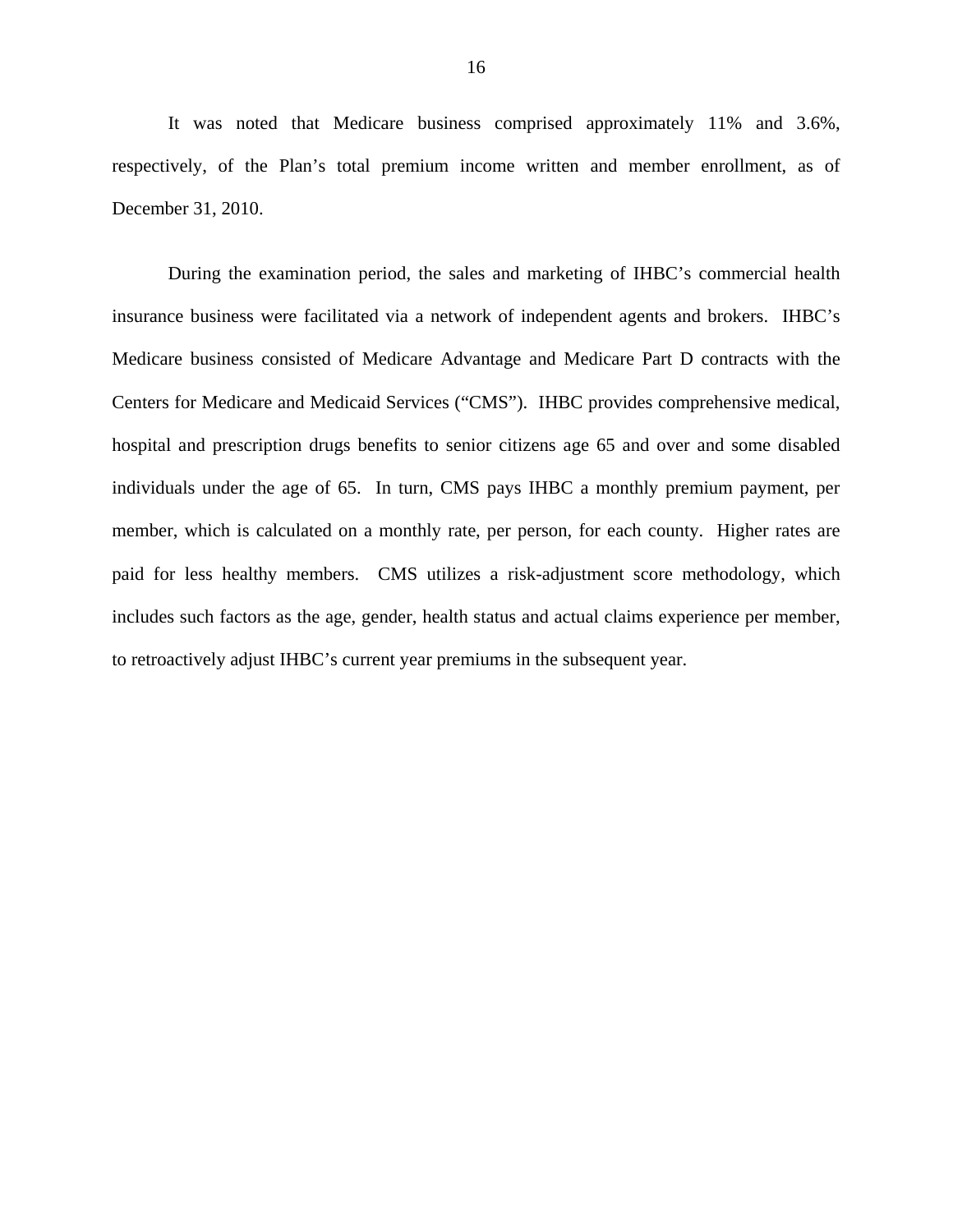C. Reinsurance

As of December 31, 2010, the Plan maintained the following ceded reinsurance program with its wholly-owned affiliate, Mason Insurance Company, Ltd. of Hamilton, Bermuda ("Mason"), which is an unauthorized reinsurer:

| <b>Covered services</b>                                                                                                                                          | <b>Reinsurance limits</b>                                                                          |
|------------------------------------------------------------------------------------------------------------------------------------------------------------------|----------------------------------------------------------------------------------------------------|
| Inpatient hospital services only, that include sub-<br>acute facility services, skilled nursing facility<br>services, inpatient rehabilitation services, hospice | First Layer (Specific Retention):<br>\$750,000 - Non- Medicare<br>Members, per member, per year    |
| services and home health care agency services                                                                                                                    | \$500,000 – Medicare Members, per<br>member, per year                                              |
|                                                                                                                                                                  | <b>Excess of Loss:</b> All losses above<br>the first layer                                         |
| IHBC's retention / Mason's liability                                                                                                                             | IHBC pays initial \$200,000<br>deductible and thereafter 15% of<br>the losses incurred per member. |
|                                                                                                                                                                  | Mason pays 85% after IHBC's<br>retention.                                                          |
|                                                                                                                                                                  | <b>IHBC</b> and Mason share the same<br>15% and 85% ratios under the<br>excess of loss layer       |
|                                                                                                                                                                  |                                                                                                    |

The reinsurance agreement contained the standard insolvency wording required by Section 1308(a) (2) (A) (i) of the New York Insurance Law.

payments that are due from Mason occurred semi-annually, in May and November, of each year. 'non-admitting' company recoverable balances. The Plan's entire 2010 year-end balance of The examiner verified that the Plan's actual settlement of its recoverable reinsurance IHBC only collected payments semi-annually from Mason. This resulted in IHBC routinely \$[4,480,000.00](https://4,480,000.00) was not admitted due to such accounts exceeding ninety (90) days of noncollection.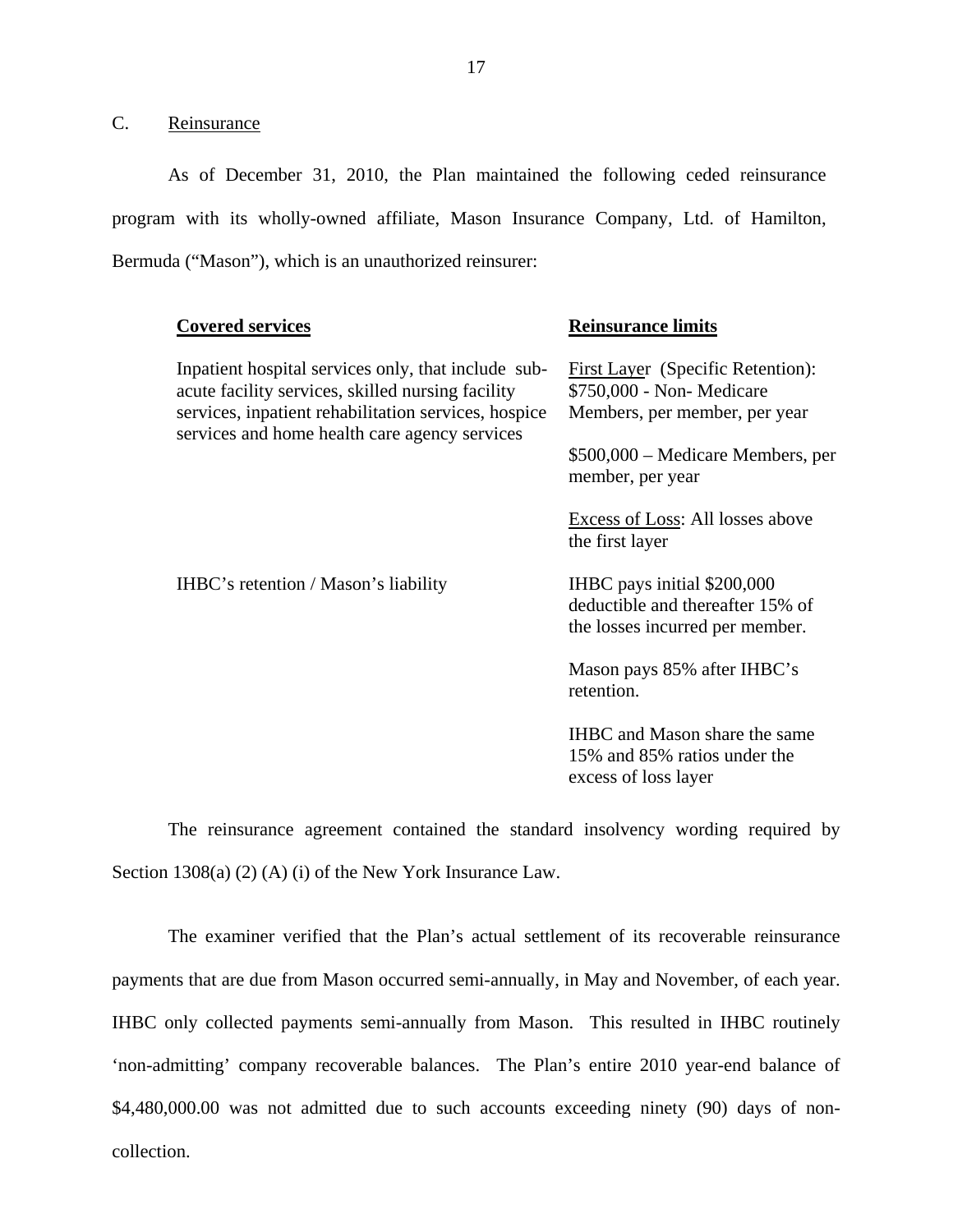Under IHBC's and Mason's existing Reinsurance Agreement, IHBC is required to provide Mason with various claims information, including monthly paid and incurred claims reports, at various time periods during the year. However, the Agreement does not indicate a specific date or period with respect to Mason being required to reimburse IHBC, as indicated in the following language to Article VI of the Agreement:

> "Upon receipt in the home office of the Corporation of satisfactory evidence that the Reinsured has incurred and Paid the Loss, and any other information required by the Corporation to determine its liability, if any, under the terms of this Agreement, the Corporation shall reimburse the Reinsured for Loss with respect to which this Agreement affords indemnity."

It is recommended that IHBC amend its existing reinsurance agreement with Mason to require Mason to settle all outstanding reinsurance balances payable to the Plan at least quarterly during the calendar year (No more than 90 days).

IHBC's implementation of such an amendment to its Mason reinsurance agreement will mitigate the practice of the Plan routinely non-admitting its recoverable reinsurance balances due from Mason.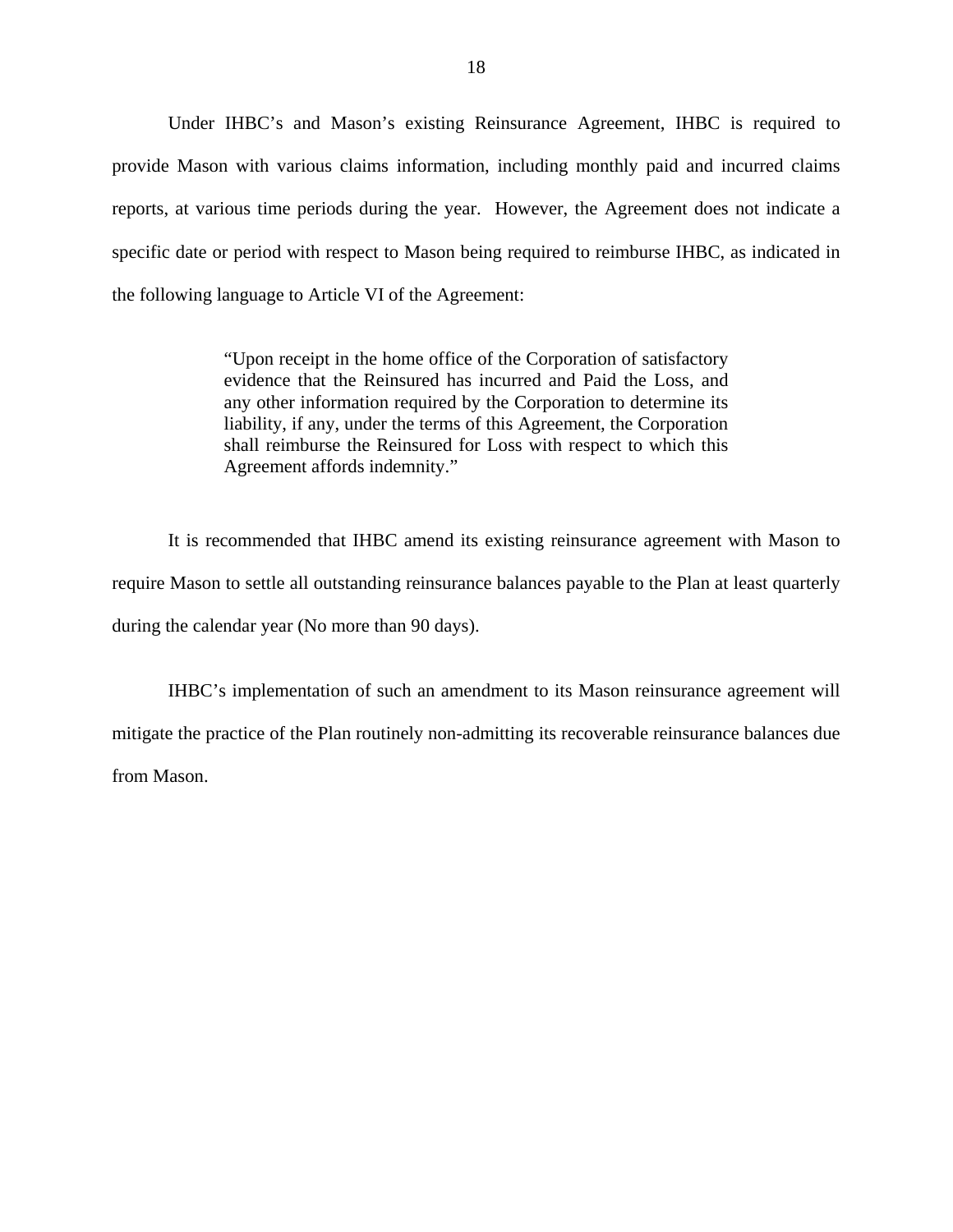## <span id="page-20-0"></span>D. Holding Company System

The following chart depicts IHBC's holding company system as of December 31, 2010:



Below is a description of the organizational structure and operating activities for select

members within the holding company system:

### Independent Health Association, Inc. ("IHA")

IHA is a not-for-profit corporation and the ultimate parent within the holding company system. IHA provides various management and administrative services to its holding company affiliates, including IHBC.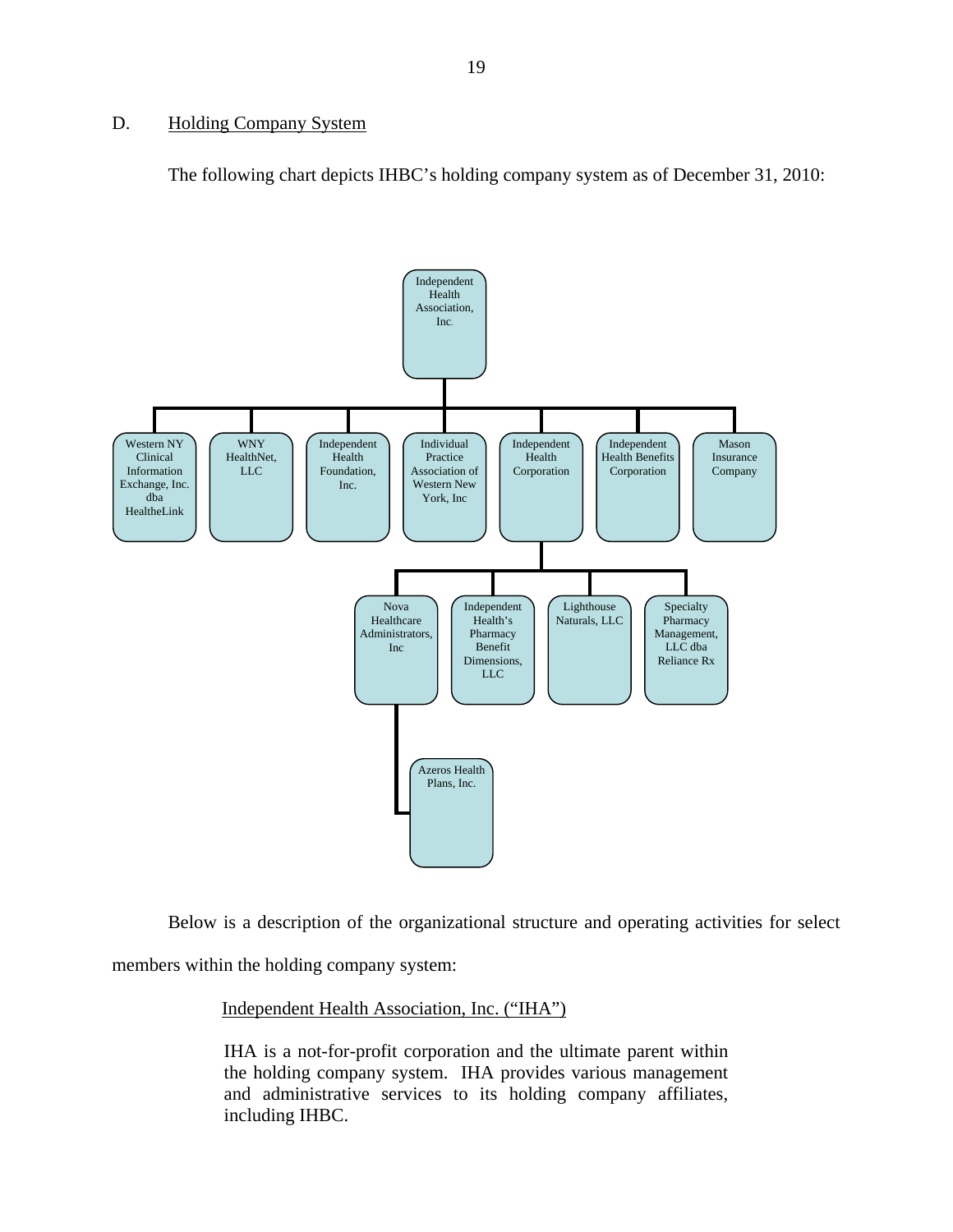## Independent Health Corporation ("IHC")

IHC, a New York for-profit company, is a wholly-owned subsidiary of IHA. IHC, in turn, has 100% direct control of several for-profit subsidiaries listed within IHA's holding company system. IHC, together with its subsidiaries, administer the selffunded plans offered by entities such as employer groups that provide health care coverage for their members. Additionally, based on IHC's existing inter-company administrative services agreement with IHBC, IHC provides for the creation and administration of debit cards for enrollees to use in conjunction with the benefits provided by IHBC and a network contract.

## Mason Insurance Company, Ltd. of Bermuda ("Mason")

Mason, an unauthorized reinsurer and wholly-owned subsidiary of IHA, is a Bermuda domiciled captive insurance company that reinsures, on an excess of loss basis, the claims of IHBC.

IHBC had the following inter-company agreements with its affiliates at December 31,

2010 which were initially submitted and approved by the Department:

(i). Administrative Services Agreement with IHA effective January 1, 2007 and as amended on January 1, 2009

IHA provides IHBC with various management, consultative and administrative services, including the following: financial (i.e. claims, underwriting and investments), legal, internal operations, management information services, marketing consultation, health care services, including developing, revising, and refining new health care products, systems, policies, procedures and support to enhance the business of IHBC. Such agreement was last approved by the Department effective on September 5, 2007.

(ii). Administrative Services Agreement with IHC Inc. effective January 1, 2007 and as amended on January 1, 2009

IHC provides IHBC with access to provider networks, administration of debit cards issued to members covered under certain IHBC products and such other services as needed by IHBC from time-to-time. Such agreement was last approved by the Department effective on September 5, 2007.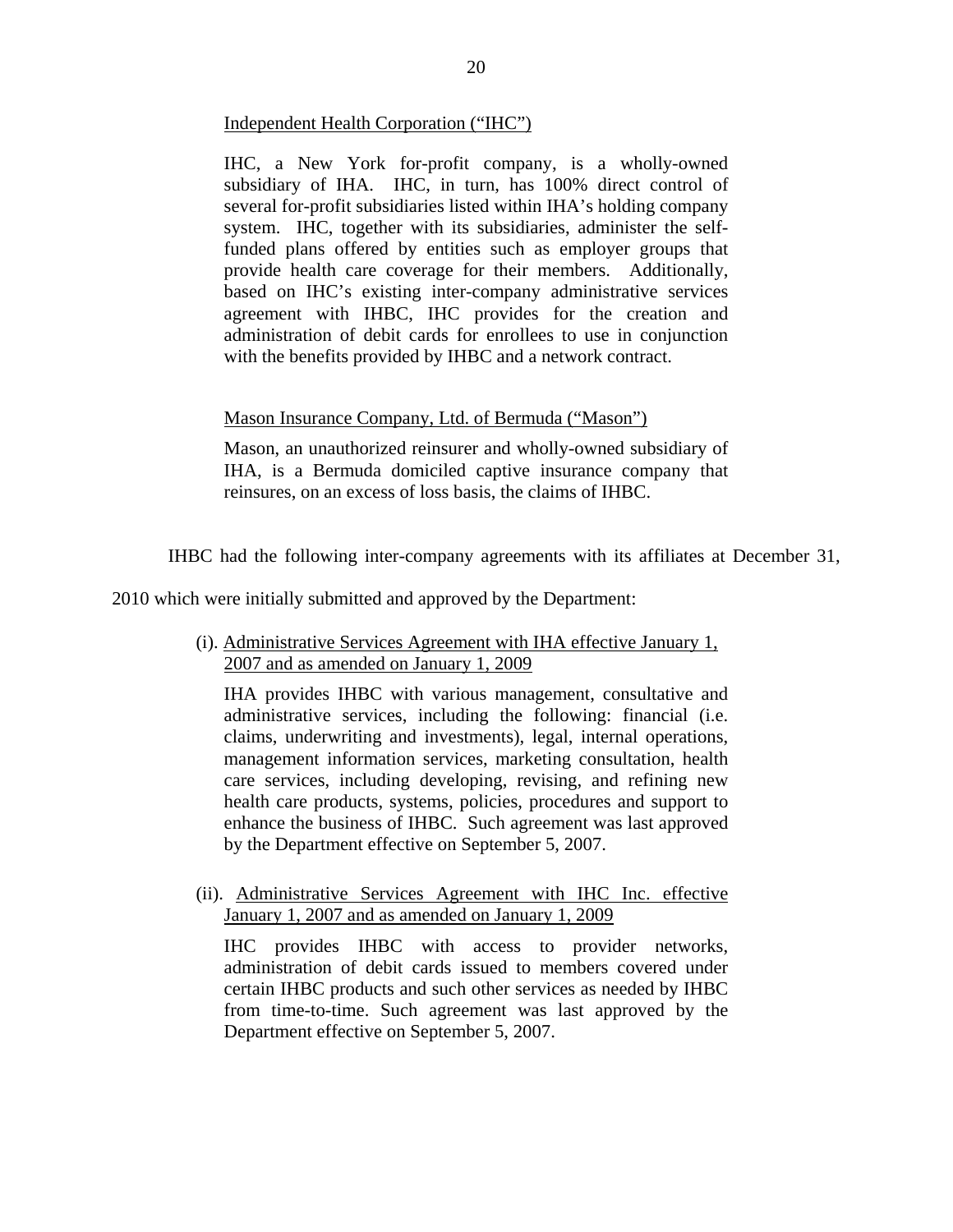(iii). Reinsurance Agreement with Mason Insurance Company, Ltd. of Bermuda effective January 1, 2010 through January 1, 2011

IHBC and Mason have an existing reinsurance agreement as of the examination date of December 31, 2010. The details of such reinsurance agreement are included with the Reinsurance section of this report.

Section 1505(d) (3) of the New York Insurance Law states in part the following:

"The following transactions between a domestic controlled insurer and any person in its holding company system may not be entered into unless the insurer has notified the superintendent in writing of its intention to enter into any such transaction at least thirty days prior thereto, or such shorter period as he may permit, and he has not disapproved it within such period:...

(3) rendering of services on a regular or systematic basis;…"

It was noted that IHBC's approved administrative service agreements with IHA and IHC include a provision to allow IHA and IHC to charge IHBC a "reasonable profit" above the cost to the affiliates for providing IHBC with contracted services. On April 20, 2010, IHBC submitted the executed amendments to the Department for review. The amendments consisted of a revision of the method in which IHA and IHC were to calculate the amount of profit that they charged to IHBC.

It is recommended that IHBC comply with the requirement of Section 1505(d) (3) of the New York Insurance Law by obtaining the Department's prior approval or non-objection when implementing amendments to its inter-company agreements with affiliates.

Subsequent to the examination date, IHBC entered into administrative service agreements with IHA and IHC effective January 1, 2013, which replaced the above referenced agreements IHBC had with IHA and IHC. Paragraphs 3B and 4B under the compensation section of IHA's and IHC's agreements with IHBC, respectively, state that administrative services provided by IHA and IHC to IHBC will be priced based on the "approximate costs" to IHA and IHC. The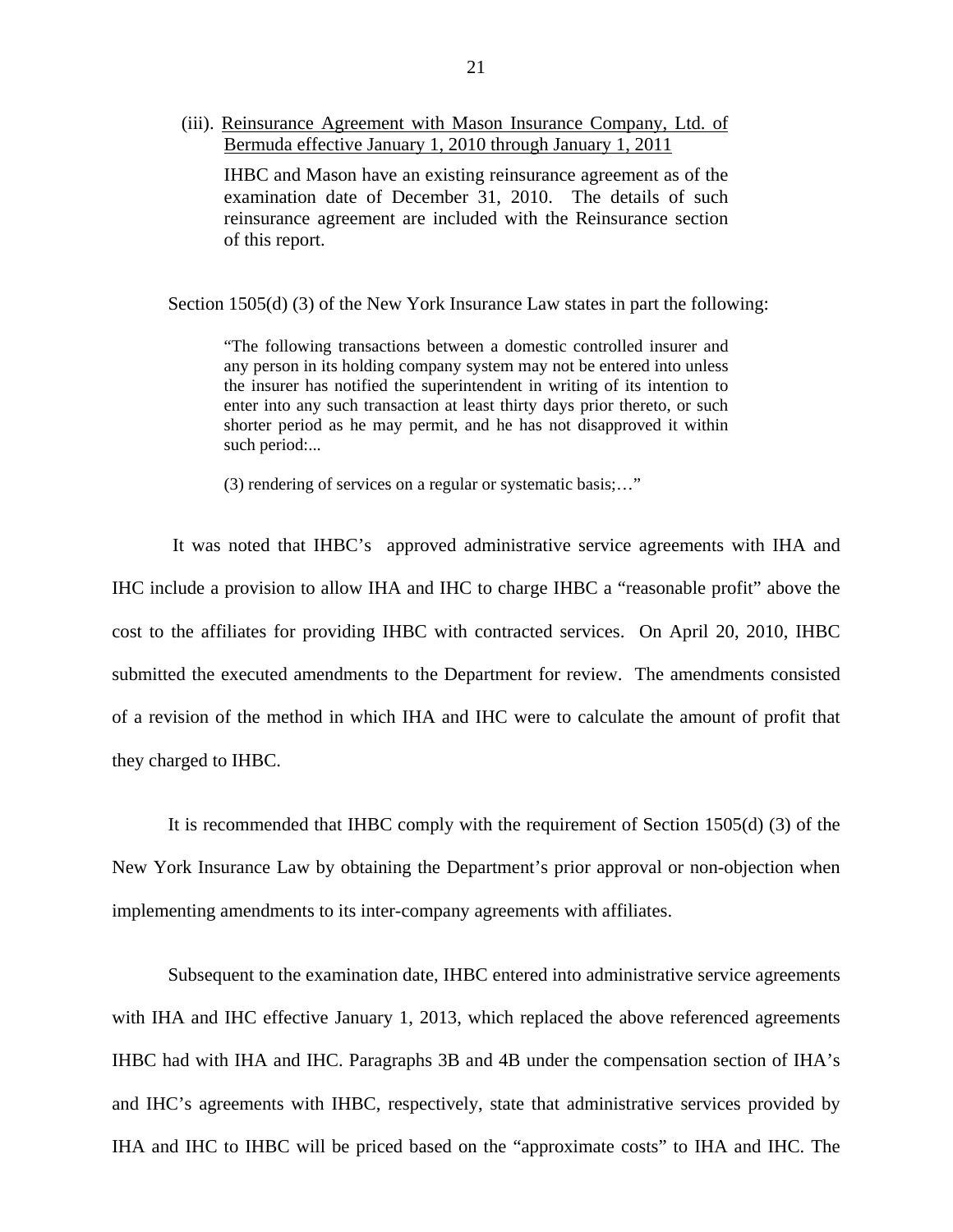Department approved (non-disapproved) these agreements on March 19, 2013. The Department's approval of these administrative service agreements was based on its understanding that "approximate cost" represents IHA's and IHC's best estimate of the actual cost of providing services to IHBC and that "approximate cost" does not allow for an additional charge or profit. Any charge for a profit component contravenes the basis for the Department approving these administrative services agreements.

#### E. Allocation of Expenses

Joint personnel and other operating expenses incurred by IHBC during the examination period were allocated by IHA to its affiliates, including IHBC, based on the following expense allocation methods:

- (i) Internal consulting charges (i.e. direct time charged and indirect time charged);
- (ii) Administrative expense allocation; and
- (iii) Expense reimbursement (i.e. expensed to the appropriate entity via an inter-company journal entity).

Under the "direct time" charge allocation procedure, IHBC's personnel costs, including employees' fringe benefits, are determined on the basis of the number of hours worked by IHA's employees, broken down by cost centers and products (e. g. HMO, PPO, Medicare, etc.) times the employees' pay rates. For each employee, his or her pay rate (adjusted to include a midpoint rate based on the lowest and highest salaries within each person's job title/position) is utilized in calculating the allocation amount. It is noted that the midpoint pay rates include an additional charge above the actual costs of IHA charges for the services provided to primarily cover the cost of IHA employees' fringe benefits. The additional charge or profit was determined based on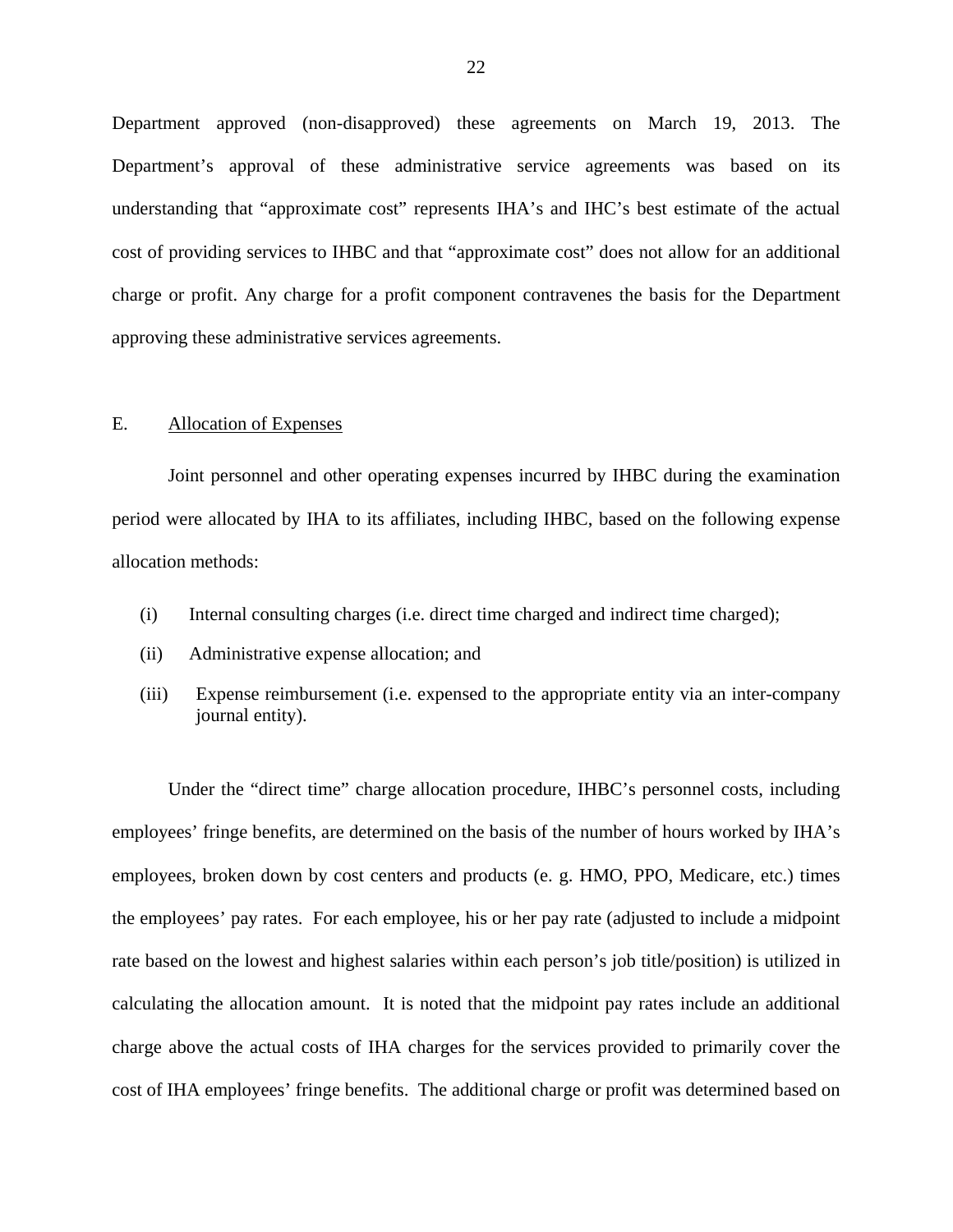a calculation of applying an IHA employee's average midpoint salary by title and pay grade multiplied by a factor of 150%.

The indirect personnel costs entail a "discussion-based" determination that involved a general assessment of the time spent by IHA's employees attending corporate meetings/retreats and performing duties relative to corporate-wide projects and general administrative functions. Such generic "discussion-based" allocation was deemed by the examiner to be neither substantially quantifiable nor traceable to any specific product lines of IHA and its affiliates.

Paragraph 6 of SSAP No. 70 of the National Association of Insurance Commissioners Accounting Practices and Procedures Manual states the following:

> "Allocation to the above categories should be based on a method that yields the most accurate results. Specific identification of an expense with an activity that is represented by one of the categories above will generally be the most accurate method. Where specific identification is not feasible allocation of expenses should be based upon pertinent factors or ratios such as studies of employee activities, salary ratios or similar analyses."

It is recommended that IHBC, relative to the allocation of its indirect personnel expenses, comply with Paragraph 6 of SSAP 70 and implement a methodology that yields optimal results and appropriately includes pertinent factors or ratios.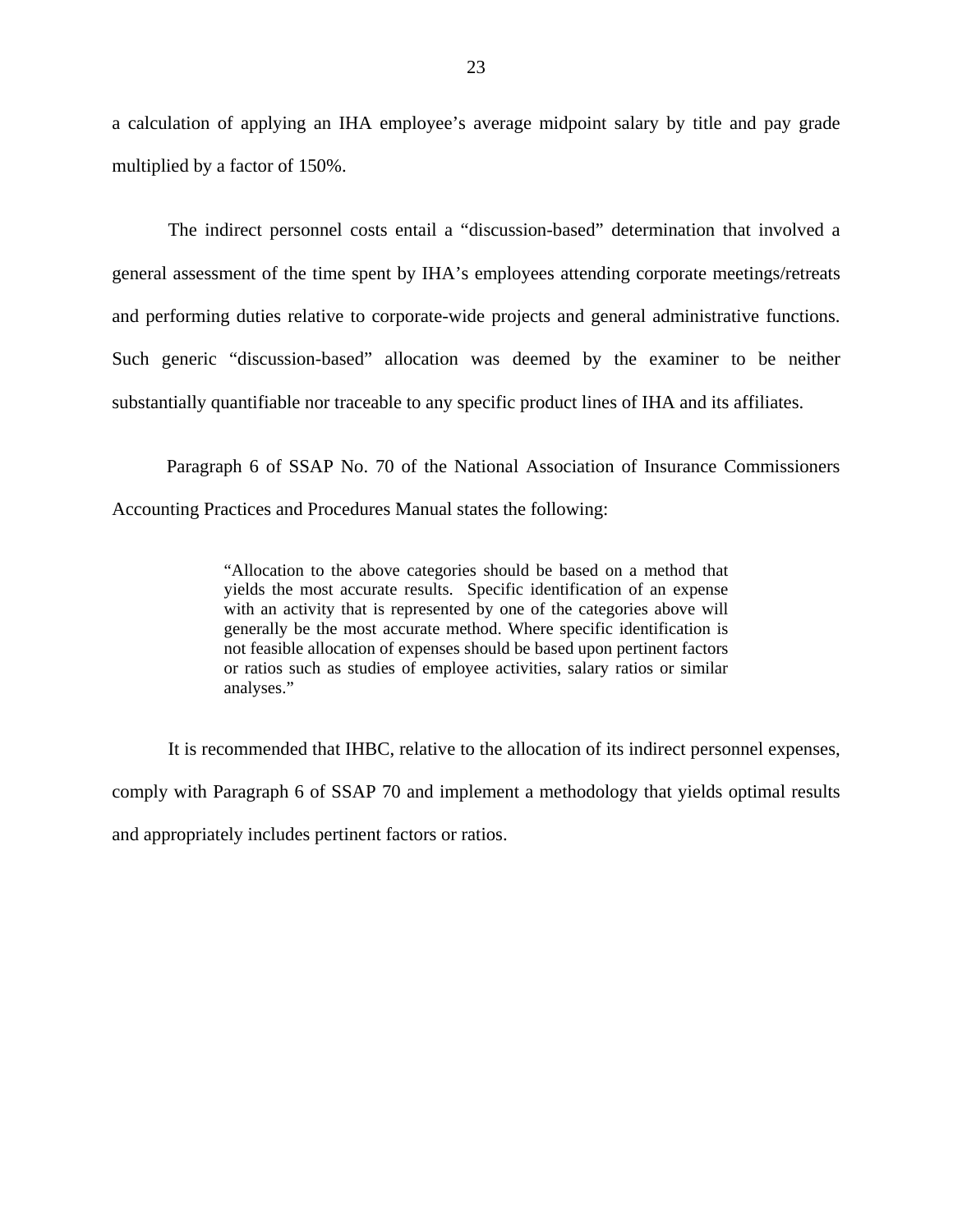## **3. SECTION 1307 SURPLUS LOANS / AND CAPITAL CONTRIBUTION**

<span id="page-25-0"></span>IHBC, with the approval of the Department, received the following surplus loans from IHA during the examination period, pursuant to Section 1307 of the New York Insurance Law for purposes of the Plan meeting its statutory reserve fund requirement as required under Section 4310(d) of the New York Insurance Law and for funding the Plan's growth.

| <b>DFS</b> Approval Date | Sub-total    |
|--------------------------|--------------|
| December 21, 2006        | \$4,000,000  |
| December 19, 2007        | 17,755,000   |
| June 30, 2008            | 7,000,000    |
| September 29, 2008       | 15,000,000   |
| Total                    | \$43,755,000 |

As of December 31, 2005, IHBC had an outstanding balance of \$8,245,600 in previously approved surplus loans based on IHBC's past borrowing of funds from IHA. This prior balance, added to IHBC's \$43,755,000 in total approved surplus loans received during the current examination period, combined for a total outstanding surplus loan balance of \$52 million, as of the December 10, 2008 settlement date of the loans between IHBC and IHA.

In conjunction with the Department's approval on December 10, 2008 under an agreement between IHA and IHBC dated November 12, 2008, the Department permitted IHA to provide IHBC with a cash capital contribution in the amount of \$100 million. Such approval was conditioned on IHBC simultaneously repaying IHA from the \$100 million cash capital contribution the Plan's full outstanding principal surplus note balance of \$52 million plus accrued interest payable to IHA.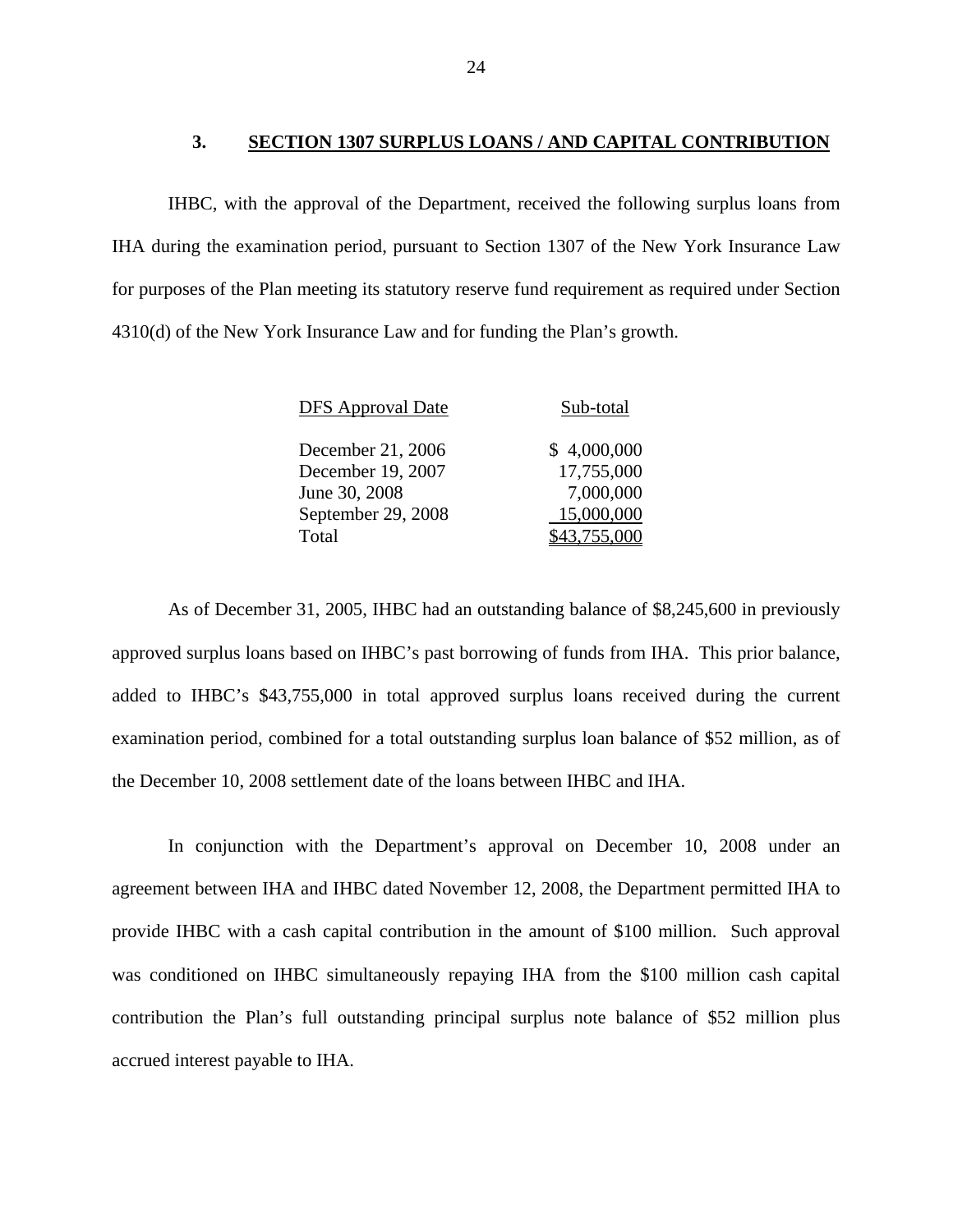## **4. FINANCIAL STATEMENTS**

## A. Balance Sheet

The following shows the assets, liabilities, capital and surplus as determined by this examination as of December 31, 2010. This statement is the same as the balance sheet reported by the Plan in its filed annual statement as of December 31, 2010:

| Assets                                                | Examination   | Plan          |
|-------------------------------------------------------|---------------|---------------|
| <b>Bonds</b>                                          | \$56,038,983  | \$56,038,983  |
| Cash, cash equivalents $\&$ short-term investments    | 77,260,931    | 77,260,931    |
| Interest income due and accrued                       | 684,763       | 684,763       |
| Uncollected premiums and agents' balances in the      |               |               |
| course of collection                                  | 5,900,532     | 5,900,532     |
| Accrued retrospective premiums                        | 790,942       | 790,942       |
| Amounts receivable related to uninsured plans         | 421,300       | 421,300       |
| Current federal and foreign income tax recoverable    | 1,046,001     | 1,046,001     |
| Net deferred tax asset                                | 1,725,000     | 1,725,000     |
| Receivables from parents, subsidiaries and affiliates | 5,812,921     | 5,812,921     |
| Healthcare and other amounts receivable               | 113,514       | 113,514       |
| Total assets                                          | \$149,794,887 | \$149,794,887 |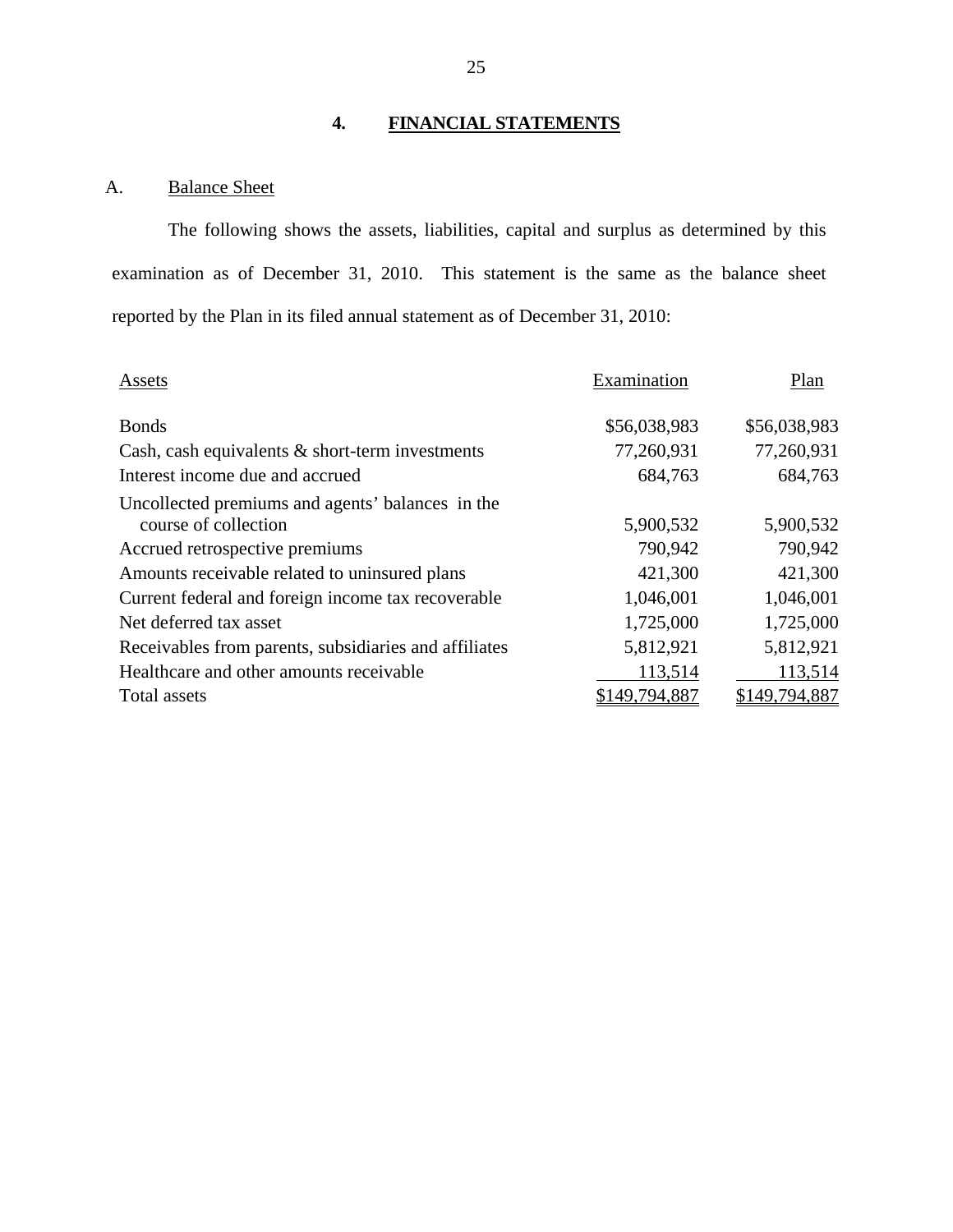| Liabilities                                      | Examination   | Plan          |
|--------------------------------------------------|---------------|---------------|
| Claims unpaid                                    | \$32,372,843  | \$32,372,843  |
| Unpaid claims adjustment expenses                | 2,600,000     | 2,600,000     |
| Premiums received in advance                     | 5,739,845     | 5,739,845     |
| General expenses due and accrued                 | 3,963,276     | 3,963,276     |
| Current federal and foreign tax                  | 115,000       | 115,000       |
| Amounts due to parent, subsidiary and affiliates | 5,330,767     | 5,330,767     |
| <b>Total liabilities</b>                         | \$50,121,731  | \$50,121,731  |
| Gross paid-in & contributed capital              | \$100,000,000 | \$100,000,000 |
| Statutory reserve fund                           | 59,742,144    | 59,742,144    |
| Unassigned funds (surplus)                       | (60,068,988)  | (60,068,988)  |
| Total capital and surplus                        | \$99,673,156  | \$99,673,156  |
| Total liabilities, capital and surplus           | \$149,794,887 | \$149,794,887 |

*Note* 

 *The Internal Revenue Service has not audited the Plan. The examiner is unaware of any potential exposure of the Plan to any tax assessment and no liability has been established herein relative to any contingency.*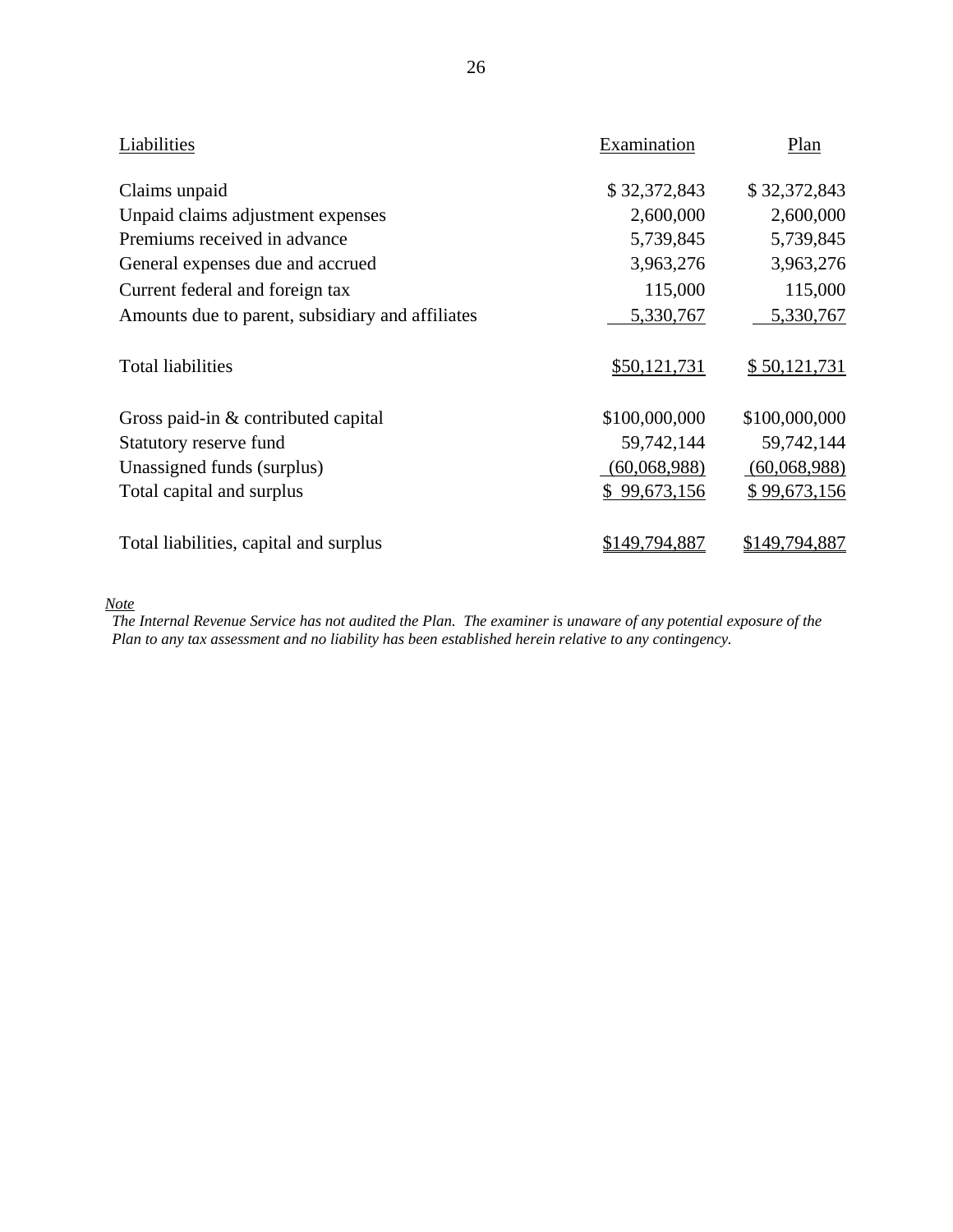# B. Statement of Revenue and Expenses and Capital and Surplus

Capital and surplus increased \$87,849,134 during the five-year examination period,

January 1, 2006 through December 31, 2010, detailed as follows:

| Net premium income                                       |                 |        | \$1,713,231,972 |
|----------------------------------------------------------|-----------------|--------|-----------------|
| Expenses                                                 |                 |        |                 |
| Hospital/ medical benefits                               | \$1,211,810,974 |        |                 |
| Other professional services                              | 12,980,309      |        |                 |
| Prescription drugs                                       | 266,465,855     |        |                 |
| Aggregate write-ins for other hospital and medical       | 62,268,501      |        |                 |
| Subtotal                                                 | \$1,553,525,639 |        |                 |
| Less: Net reinsurance recoveries                         | 23,139,028      |        |                 |
| Total hospital and medical                               | \$1,530,386,611 |        |                 |
| Claims adjustment expenses, including \$34,483,838       |                 |        |                 |
| cost containment expenses                                | 68,291,221      |        |                 |
| General administrative expenses                          | 117,949,987     |        |                 |
| Total underwriting deductions                            |                 |        | 1,716,627,819   |
| Net underwriting loss                                    |                 | $($ \$ | 3,395,847)      |
| Net investment income earned                             | 5,198,461       |        |                 |
| Net realized capital losses                              | (1,076,534)     |        |                 |
| Net investment gains                                     |                 | \$     | 4,121,927       |
| Aggregate write-ins for other expenses                   |                 |        | (33,904)        |
| Net income, after capital gains tax and before all other |                 |        |                 |
| federal income taxes                                     |                 |        | 692,176         |
| Less: Federal income taxes incurred                      |                 |        | <u>145,193</u>  |
| Net income                                               |                 |        | 837,369         |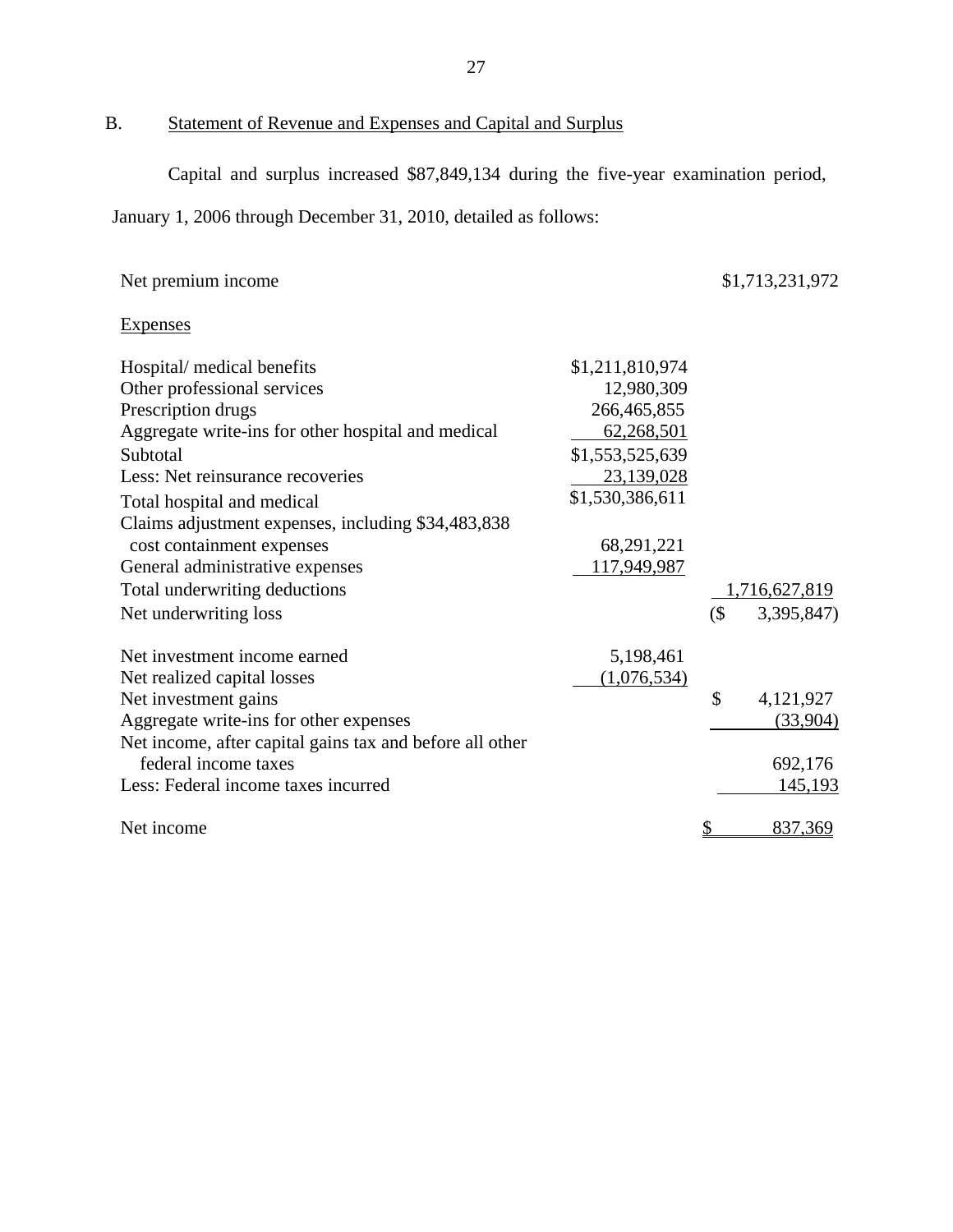#### Changes in Capital and Surplus

| Capital and surplus, per report on   |  |
|--------------------------------------|--|
| examination, as of December 31, 2005 |  |

 $$ 11,824,022$ 

|                                                                            | Gains in<br><b>Surplus</b> | osses in<br><b>Surplus</b> |              |
|----------------------------------------------------------------------------|----------------------------|----------------------------|--------------|
| Net income                                                                 | \$<br>837,369              |                            |              |
| Net change in deferred tax                                                 | 624,999                    |                            |              |
| Cash capital contribution from IHA                                         | 100,000,000                |                            |              |
| Change in non-admitted assets                                              |                            | 5,368,234                  |              |
| Change in surplus notes                                                    |                            | 8,245,000                  |              |
| Total change in capital and surplus                                        | 101,462,368                | 13,613,234                 |              |
| Net change in capital and surplus                                          |                            |                            | 87,849,134   |
| Capital and surplus, per report on<br>examination, as of December 31, 2010 |                            |                            | \$99,673,156 |

## **5. CLAIMS UNPAID**

 The examination liability of \$32,372,843 for the above captioned account is the same amount as reported by the Plan in its filed annual statement as of December 31, 2010.

The examination analysis of the claims unpaid reserve was conducted in accordance with generally accepted actuarial principles and practices and was based on statistical information contained in the Plan's internal records and in its filed annual statements as verified by the examiner.

The examination reserve was based upon actual payments made through a point in time, plus an estimate for claims remaining unpaid at that date. Such estimate was calculated based on actuarial principles, which utilized the Plan's experience in projecting the ultimate cost of claims incurred on or prior to December 31, 2010.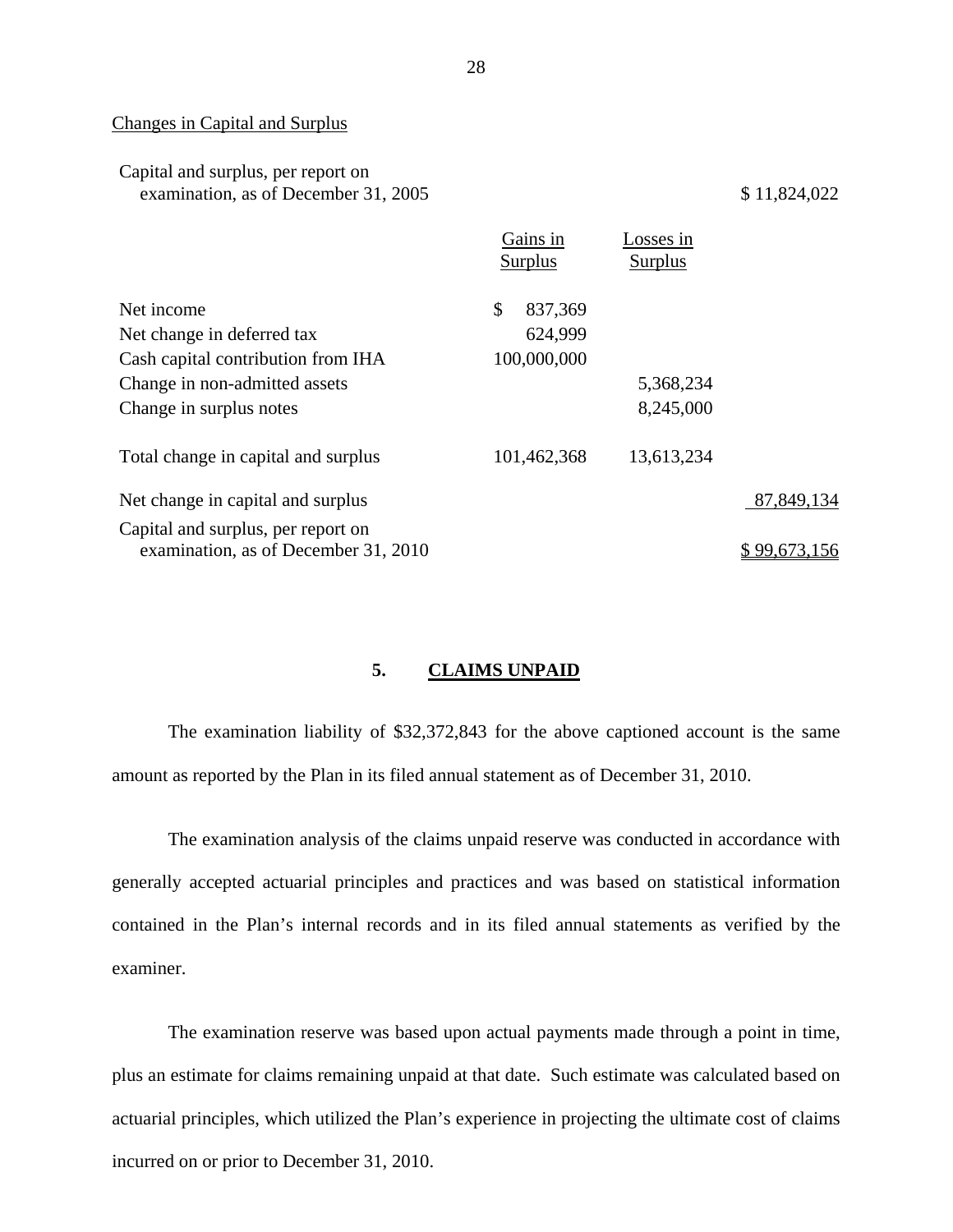## **6. COMPLIANCE WITH PRIOR REPORT ON EXAMINATION**

<span id="page-30-0"></span>The prior report on examination as of December 31, 2005, contained four (4) comments and recommendations pertaining to the financial portion of the examination (page number refers to the prior report on examination):

## **ITEM NO. PAGE NO.**

## Management

1. It is thus recommended that the number of directors on the Plan's board representative of subscribers and the number of directors representative of the public be as equal as possible in compliance with Section  $4301(k)(1)(A) & (B)$  of the New York Insurance Law. 6

*The Plan has complied with this recommendation.* 

2. It is recommended that the Plan fill the position of Vice-Chairperson 6 in accordance with its by-laws.

*The Plan has complied with this recommendation*.

### **Reinsurance**

3. It is recommended that IHBC comply with the requirements of 6 NAIC SAP 61 non-admit reinsurance recoverable from Mason Insurance Company, an unauthorized reinsurer, in its future annual statement filings.

*The Plan has complied with this recommendation* 

## Accounts and Records

4. It is once again recommended that the HMO make appropriate studies relative to the allocation of expenses in future statements to this Department. 15

*The Plan has not fully complied with this recommendation.*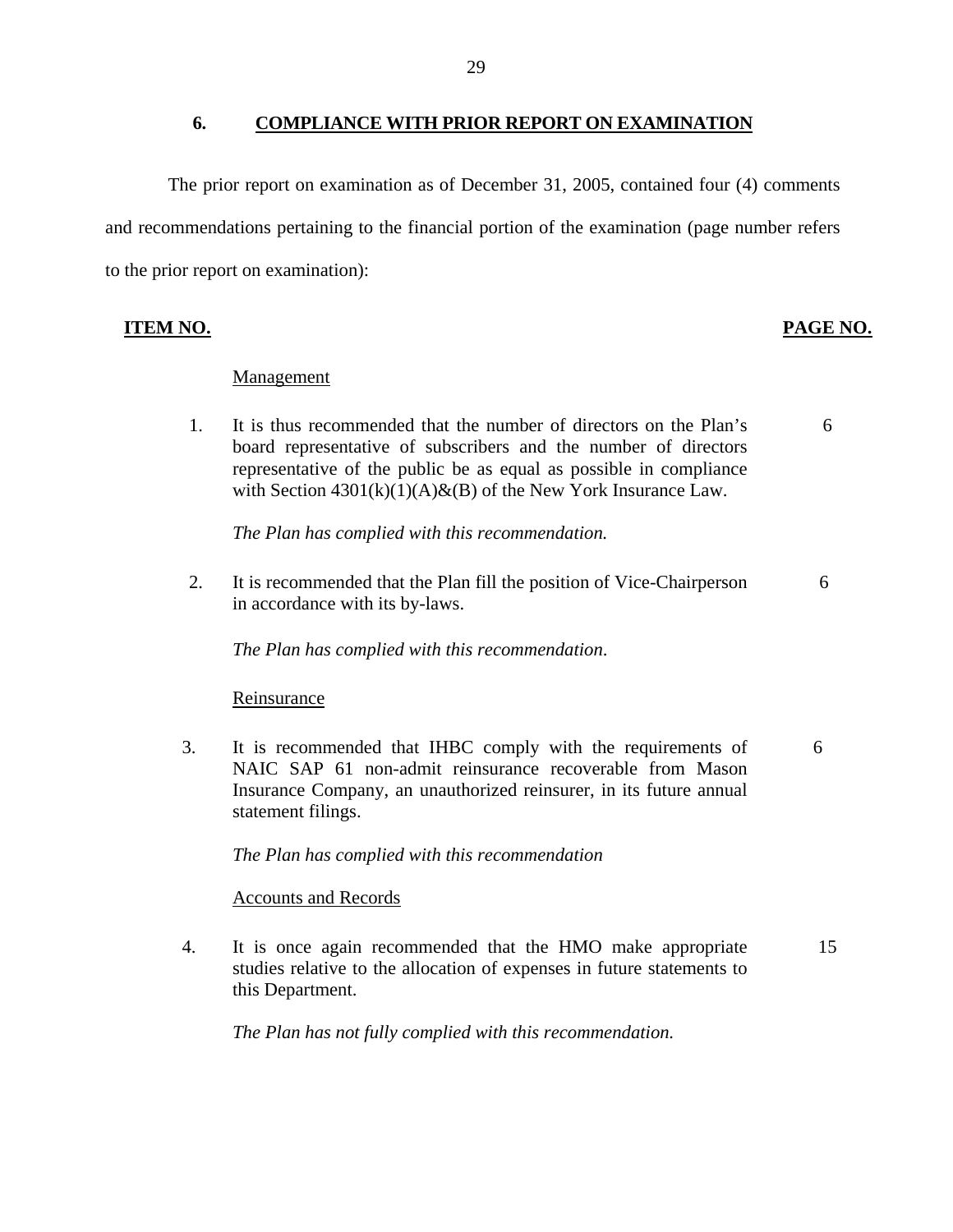## **7. SUMMARY OF COMMENTS AND RECOMMENDATIONS**

## **ITEM PAGE NO.**

9

## A. Corporate Governance

## Board of Directors

- i. It is recommended that IHBC comply with Section 4301(k) of the New York Insurance Law by appointing individuals other than the employee-officers of the IHA Companies to represent the Plan's "subscriber" on its Board. 8
- ii. It is also recommended that IHBC comply with Section 4301(k) of the New York Insurance Law by ensuring that the Plan's Board of Directors does not include more than one-eighth that are employeeofficers of the IHA Companies. 8
- iii. It is recommend that IHBC's Board of Directors fully comply with Section 1411(a) of the New York Insurance Law and ensure that all of IHBC's investment transactions are approved by either the Plan's Board of Directors or a Board designated Committee in a timely manner. 9
- vi. It is recommended that IHBC revise its custodial agreement with HSBC Bank to include the safeguards and protective clauses that are outlined in Section 1 – General Examination Guidance, Part III.F, of the NAIC Financial Condition Examiners Handbook.

### Enterprise Risk Management

It is recommended that IHBC establish a viable succession plan relative to IHBC's senior management. 11

### Internal Audit and Audit Committee Activities

i. It is recommended that IHBC, in its reliance on the Internal Audit function of IHA, ensure that IHA comply with the IIA's guidance on the standard of independence of the internal audit function, by ensuring that the Internal Audit Department is aligned under the direct supervision of the Audit Committee, with limited and informal reporting to the IHA Companies' management. 13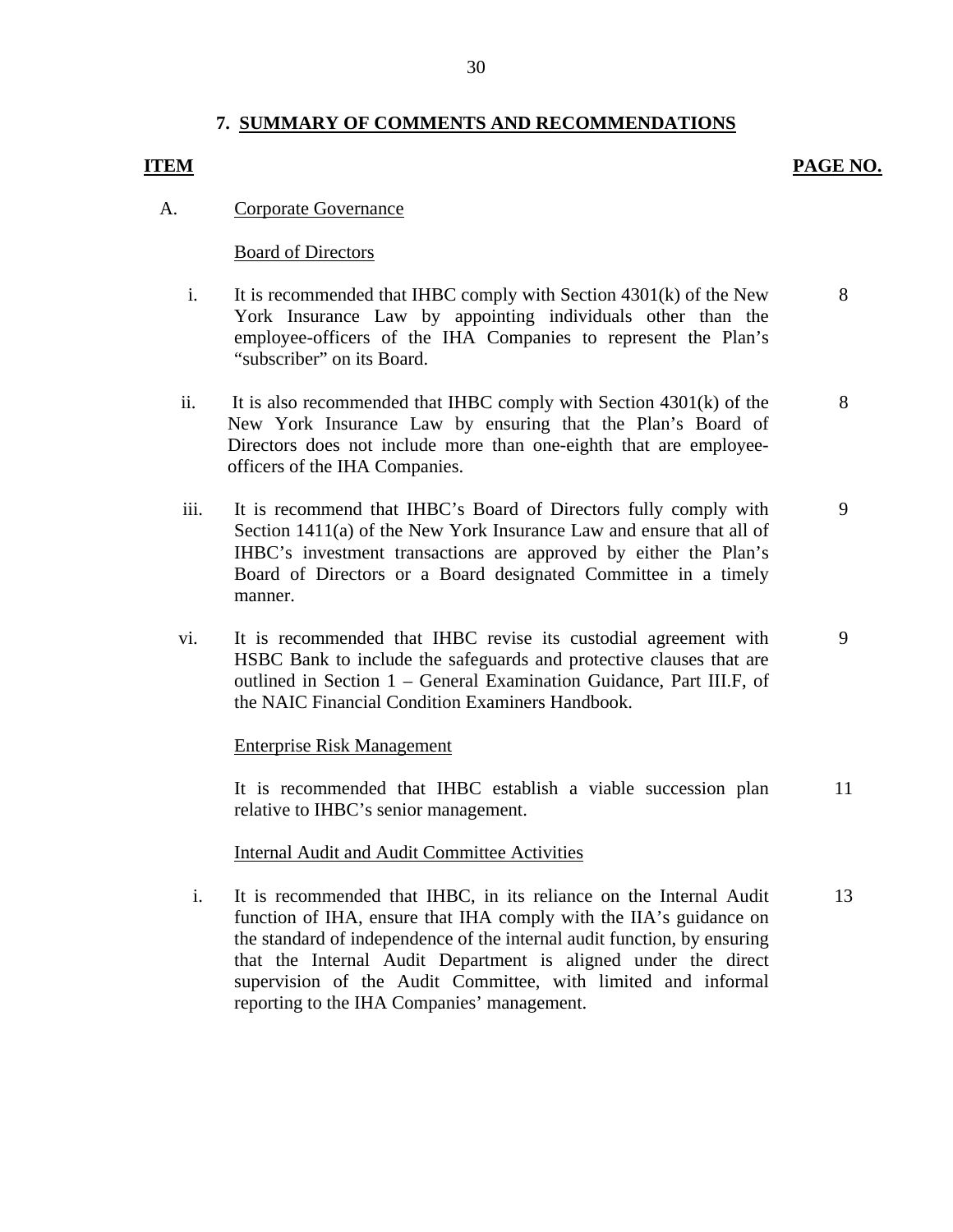## **ITEM** PAGE NO.

## Internal Audit and Audit Committee Activities

- ii. It is recommended that IHBC, in its reliance on IHA's internal audit function, ensure that IHA complies with IIA's guidance regarding the standard that the Audit Committee be directly involved relative to the hiring, job evaluations and determination of the job compensation and annual salary adjustments of the Director of Internal Audit and/or Chief Audit Executive. 13
- iii. It is further recommended that IHBC ensure that IHA's Audit Committee is the sole decision-maker, relative to the termination of employment of the Director of Internal Audit or Chief Audit Executive. 14

## B. Reinsurance Agreement

It is recommended that IHBC amend its existing reinsurance agreement with Mason to require Mason to settle all outstanding reinsurance balances payable to the Plan at least quarterly during the calendar year (No more than 90 days). 18

## C. Holding Company System

It is recommended that IHBC comply with the requirement of Section 1505(d)(3) of the New York Insurance Law by obtaining the Department's prior approval or non-objection when implementing amendments to its inter-company agreements with affiliates. 21

### D. Allocation of Expenses

It is recommended that IHBC, relative to the allocation of its indirect personnel expenses, comply with Paragraph 6 of SSAP 70 and implement a methodology that yields optimal results and appropriately includes pertinent factors or ratios. 23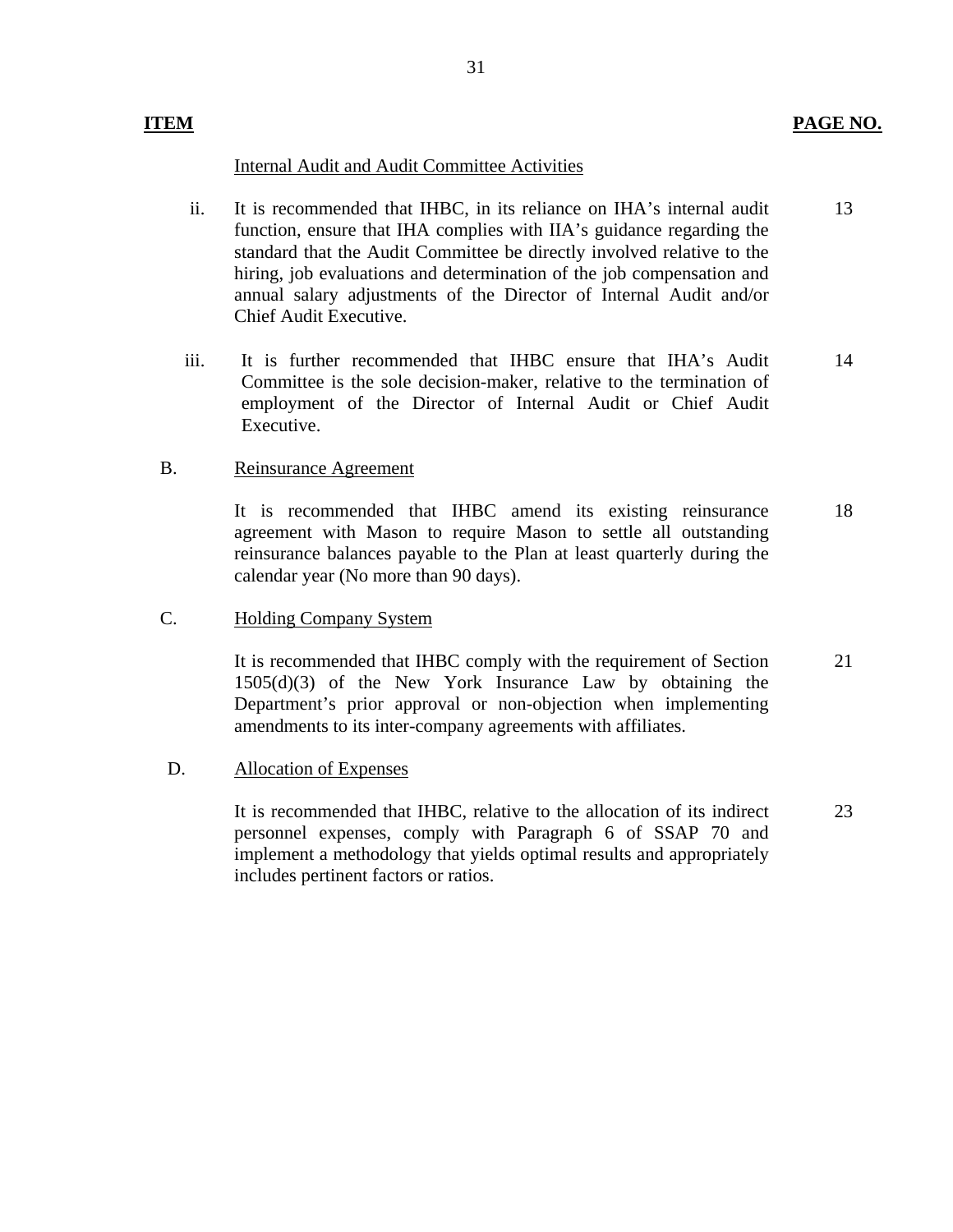Respectfully submitted,

 $\frac{|S|}{|S|}$ Kenneth I. Merritt Associate Insurance Examiner

STATE OF NEW YORK ) ) SS ) COUNTY OF NEW YORK)

 $\frac{1}{S}$ 

Kenneth I. Merritt

Subscribed and sworn to before me  $\frac{3}{2014}$ .